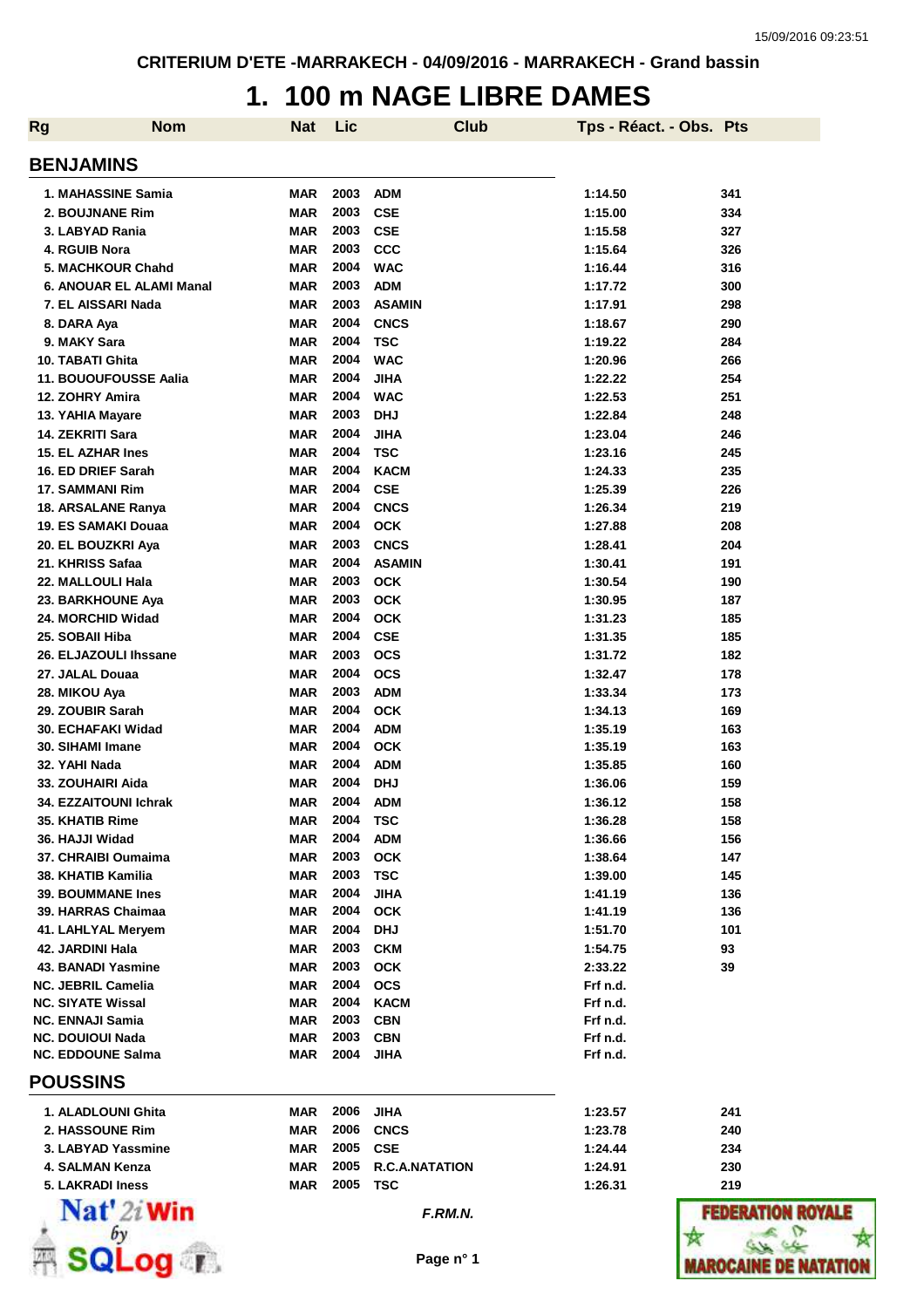### **1. 100 m NAGE LIBRE DAMES**

| Rg | <b>Nom</b>                   | <b>Nat</b> | <b>Lic</b> | <b>Club</b>   | Tps - Réact. - Obs. Pts |     |
|----|------------------------------|------------|------------|---------------|-------------------------|-----|
|    | <b>POUSSINS</b>              |            |            |               |                         |     |
|    | 6. DAHLANE Oumaima           | <b>MAR</b> | 2005       | <b>JIHA</b>   | 1:27.33                 | 212 |
|    | 7. MESLOUH Malak             | <b>MAR</b> | 2006       | <b>ADM</b>    | 1:30.54                 | 190 |
|    | 8. BKHIBKHI Islam            | <b>MAR</b> | 2005       | <b>CMND</b>   | 1:30.63                 | 189 |
|    | 9. BALLOUK Amina             | <b>MAR</b> | 2005       | <b>CNCS</b>   | 1:30.70                 | 189 |
|    | 10. YAHIA Maissam            | <b>MAR</b> | 2005       | <b>DHJ</b>    | 1:32.56                 | 178 |
|    | 11. SAOUI Wiam               | <b>MAR</b> | 2006       | <b>ASAMIN</b> | 1:33.16                 | 174 |
|    | <b>12. BELMEKNASSI Malak</b> | <b>MAR</b> | 2005       | <b>JIHA</b>   | 1:34.58                 | 166 |
|    | 13. BKHIBKHI Aya             | <b>MAR</b> | 2005       | <b>CMND</b>   | 1:35.82                 | 160 |
|    | 14. ELMAHBOUBI Khadija       | <b>MAR</b> | 2005       | <b>ADM</b>    | 1:36.34                 | 157 |
|    | <b>15. EL OUADIH Lina</b>    | <b>MAR</b> | 2006       | <b>JIHA</b>   | 1:36.59                 | 156 |
|    | 16. BOULAHIA Salma           | <b>MAR</b> | 2005       | <b>CNCS</b>   | 1:36.66                 | 156 |
|    | 17. UHAMMOUCH Oumaima        | <b>MAR</b> | 2005       | <b>ADM</b>    | 1:37.03                 | 154 |
|    | 18. KANAZY Hiba              | <b>MAR</b> | 2005       | <b>CNCS</b>   | 1:38.38                 | 148 |
|    | 19. ALA KHIR Asmae           | <b>MAR</b> | 2005       | <b>CNCS</b>   | 1:39.73                 | 142 |
|    | 20. LAHOUIRI Bachair         | <b>MAR</b> | 2005       | <b>OCK</b>    | 1:40.47                 | 139 |
|    | 21. LEZREK Douaa             | <b>MAR</b> | 2006       | <b>JIHA</b>   | 1:40.78                 | 137 |
|    | 22. CHBALY Sara              | <b>MAR</b> | 2006       | <b>JIHA</b>   | 1:44.69                 | 123 |
|    | 23. BCHIRI Aya               | <b>MAR</b> | 2006       | <b>ADM</b>    | 1:46.02                 | 118 |
|    | 24. SOBAII Salma             | <b>MAR</b> | 2005       | <b>CSE</b>    | 1:48.10                 | 111 |
|    | 25. LABHALLA Samia           | <b>MAR</b> | 2006       | <b>DHJ</b>    | 1:50.25                 | 105 |
|    | <b>NC. EDDAOUDI Aya</b>      | <b>MAR</b> | 2006       | <b>CMND</b>   | Frf n.d.                |     |



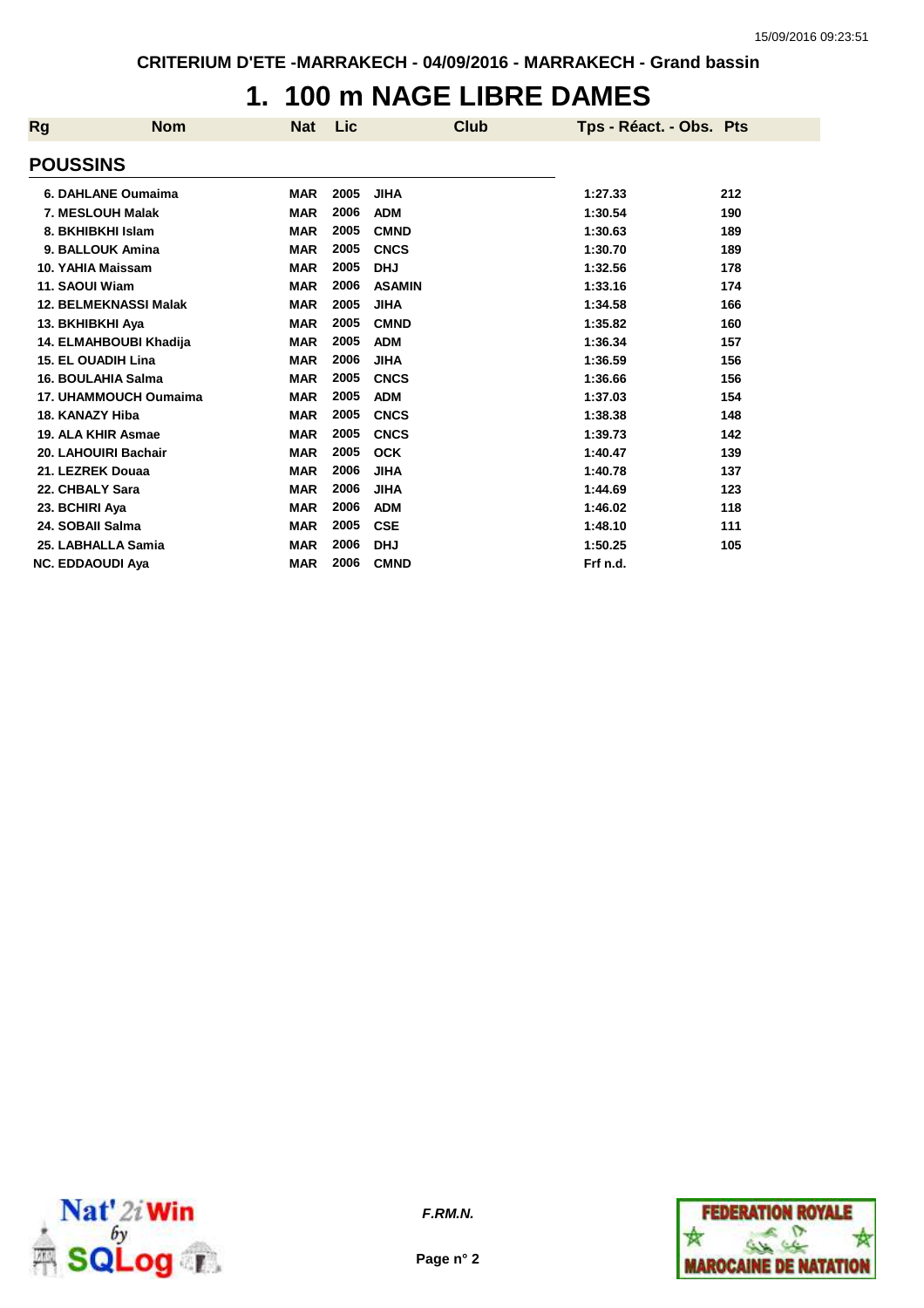### **2. 100 m NAGE LIBRE MESSIEURS**

| Rg                              | <b>Nom</b>                     | Nat        | Lic  |               | <b>Club</b> | Tps - Réact. - Obs. Pts |     |
|---------------------------------|--------------------------------|------------|------|---------------|-------------|-------------------------|-----|
| <b>BENJAMINS</b>                |                                |            |      |               |             |                         |     |
| 1. DIDOUCH Mohamed Amine        |                                | <b>MAR</b> | 2003 | <b>ASAMIN</b> |             | 1:10.88                 | 289 |
| 2. EL YOUSFI Ismail             |                                | <b>MAR</b> | 2004 | <b>WAC</b>    |             | 1:11.88                 | 278 |
| 3. CHAFFAA Mohammed             |                                | <b>MAR</b> | 2003 | <b>CSE</b>    |             | 1:12.82                 | 267 |
| 4. OUAMMOU Mohamed Badr         |                                | <b>MAR</b> | 2004 | <b>WAC</b>    |             | 1:12.94                 | 266 |
| 5. BELOUAD Achraf               |                                | <b>MAR</b> | 2003 | <b>ADM</b>    |             | 1:12.98                 | 265 |
| 6. KARADA Youssef               |                                | <b>MAR</b> | 2003 | <b>CMND</b>   |             | 1:13.81                 | 256 |
| 7. HASSOUNE Yassine             |                                | <b>MAR</b> | 2004 | <b>CNCS</b>   |             | 1:14.29                 | 251 |
| 8. BENJARY Abderrahmane         |                                | <b>MAR</b> | 2003 | <b>CSE</b>    |             | 1:14.56                 | 249 |
| 9. BOUIRIG Mehdi                |                                | <b>MAR</b> | 2004 | <b>ADM</b>    |             | 1:14.84                 | 246 |
| 10. CHOUAIBI Mohamed Amine      |                                | <b>MAR</b> | 2004 | <b>ADM</b>    |             | 1:14.86                 | 246 |
| 11. LAHLYAL Ahmed Moubarak      |                                | <b>MAR</b> | 2003 | <b>DHJ</b>    |             | 1:15.03                 | 244 |
| 12. LARABI Ilyas                |                                | <b>MAR</b> | 2004 | <b>CNCS</b>   |             | 1:15.91                 | 236 |
| 13. JAA Yassine                 |                                | <b>MAR</b> | 2003 | <b>CBN</b>    |             | 1:17.09                 | 225 |
| 14. REKHLA Zakaria              |                                | <b>MAR</b> | 2004 | <b>OCS</b>    |             | 1:17.46                 | 222 |
| 15. KOBBI Nassim                |                                | <b>MAR</b> | 2003 | <b>CSE</b>    |             | 1:18.20                 | 215 |
| 16. FIDADI Fayçal               |                                | <b>MAR</b> | 2003 | <b>KACM</b>   |             | 1:18.69                 | 211 |
| <b>17. ELBOUKHARI Anas</b>      |                                | <b>MAR</b> | 2003 | <b>JIHA</b>   |             | 1:18.86                 | 210 |
|                                 | 18. ELBANNAY Riyad Abdelbasset | <b>MAR</b> | 2003 | <b>OCK</b>    |             | 1:19.02                 | 209 |
| 19. LAMZOUGUI Adam              |                                | <b>MAR</b> | 2004 | <b>JIHA</b>   |             | 1:19.38                 | 206 |
| 20. ELHAMIL Youssef             |                                | <b>MAR</b> | 2003 | <b>JIHA</b>   |             | 1:20.09                 | 200 |
| 21. TABIT Youssef               |                                | <b>MAR</b> | 2003 | <b>ASAMIN</b> |             | 1:20.16                 | 200 |
| 22. LOUAHAJ Reda                |                                | <b>MAR</b> | 2004 | <b>WAC</b>    |             | 1:20.30                 | 199 |
| 23. RABOUN Ayoub                |                                | <b>MAR</b> | 2003 | <b>CMND</b>   |             | 1:20.66                 | 196 |
| 24. EL AMARTI Hatim             |                                | <b>MAR</b> | 2003 | <b>DHJ</b>    |             | 1:20.75                 | 196 |
| 25. BENAZZOUZ Hatim             |                                | <b>MAR</b> | 2003 | <b>OCS</b>    |             | 1:20.81                 | 195 |
| 26. ELMARNI Mohamed Reda        |                                | <b>MAR</b> | 2004 | <b>OCS</b>    |             | 1:22.31                 | 185 |
| 27. GOUMGHAR Mohamed            |                                | <b>MAR</b> | 2003 | <b>CMND</b>   |             | 1:23.17                 | 179 |
| 28. ROULLAMELLAH IIyas          |                                | <b>MAR</b> | 2004 | <b>CCC</b>    |             | 1:23.33                 | 178 |
| <b>29. OUTMAMANT EI Houcine</b> |                                | <b>MAR</b> | 2004 | <b>ASAMIN</b> |             | 1:23.55                 | 177 |
| 30. ZOUBIR Amine                |                                | <b>MAR</b> | 2004 | <b>OCK</b>    |             | 1:23.72                 | 175 |
| 31. SALAH Abdelhadi             |                                | <b>MAR</b> | 2003 | <b>OCK</b>    |             | 1:23.82                 | 175 |
| 32. BOUKIOUD Saad               |                                | <b>MAR</b> | 2004 | <b>CNCS</b>   |             | 1:24.14                 | 173 |
|                                 | 32. KHOUBABA Mohamed Amine     | <b>MAR</b> | 2003 | <b>CNCS</b>   |             | 1:24.14                 | 173 |
| 34. BENRBIB Achraf              |                                | <b>MAR</b> | 2003 | <b>OCS</b>    |             | 1:24.60                 | 170 |
| 35. RAQABI Zakaria              |                                | MAR        | 2003 | <b>OCK</b>    |             | 1:24.86                 | 168 |
| 36. MAAT ALLAH Abdelwadoud      |                                | <b>MAR</b> | 2003 | <b>OCS</b>    |             | 1:25.04                 | 167 |
| 37. JERRARI Mohamed             |                                | <b>MAR</b> | 2003 | <b>KACM</b>   |             | 1:25.25                 | 166 |
| 38. AADAD Yassine               |                                | <b>MAR</b> | 2003 | <b>CMND</b>   |             | 1:27.00                 | 156 |
| <b>39. KARMOUNI Youssef</b>     |                                | <b>MAR</b> | 2003 | <b>OCK</b>    |             | 1:27.31                 | 155 |
| <b>40. SAFOINE Anass</b>        |                                | <b>MAR</b> | 2004 | <b>OCK</b>    |             | 1:27.92                 | 151 |
| 41. HAFSY Saad                  |                                | <b>MAR</b> | 2004 | <b>ADM</b>    |             | 1:28.16                 | 150 |
| <b>42. ERROUKHOU Walid</b>      |                                | <b>MAR</b> | 2003 | <b>ASAMIN</b> |             | 1:28.47                 | 149 |
| 43. SAISSI Amjad                |                                | <b>MAR</b> | 2003 | <b>OCS</b>    |             | 1:28.50                 | 148 |
| 44. NADIR Zakaria               |                                | <b>MAR</b> | 2003 | <b>ADM</b>    |             | 1:28.56                 | 148 |
| 45. ZAKARIA Salah Eddine        |                                | <b>MAR</b> | 2004 | <b>TSC</b>    |             | 1:28.91                 | 146 |
| 46. ZOUBIR Yassine              |                                | MAR        | 2004 | <b>OCK</b>    |             | 1:29.30                 | 144 |
| 47. SAISSI Anwar                |                                | MAR        | 2003 | <b>OCS</b>    |             | 1:30.09                 | 141 |
| 47. JEBLI Soufiane              |                                | <b>MAR</b> | 2004 | <b>OCK</b>    |             | 1:30.09                 | 141 |
| 49. BENJARY Youssef             |                                | <b>MAR</b> | 2004 | <b>CSE</b>    |             | 1:31.06                 | 136 |
| 50. EL KAOUTI Abderrahmane      |                                | MAR        | 2004 | <b>DHJ</b>    |             | 1:31.31                 | 135 |
| 51. OUNACEUR Ahmed Amine        |                                | MAR        | 2004 | <b>CMND</b>   |             | 1:31.82                 | 133 |
| 52. SAKHI Taha                  |                                | MAR        | 2004 | <b>OCK</b>    |             | 1:32.20                 | 131 |
| 53. TABID Mohamed               |                                | <b>MAR</b> | 2003 | <b>CMND</b>   |             | 1:32.57                 | 130 |
| 54. LAHSINIA Ismail             |                                | <b>MAR</b> | 2004 | <b>OCK</b>    |             | 1:32.95                 | 128 |





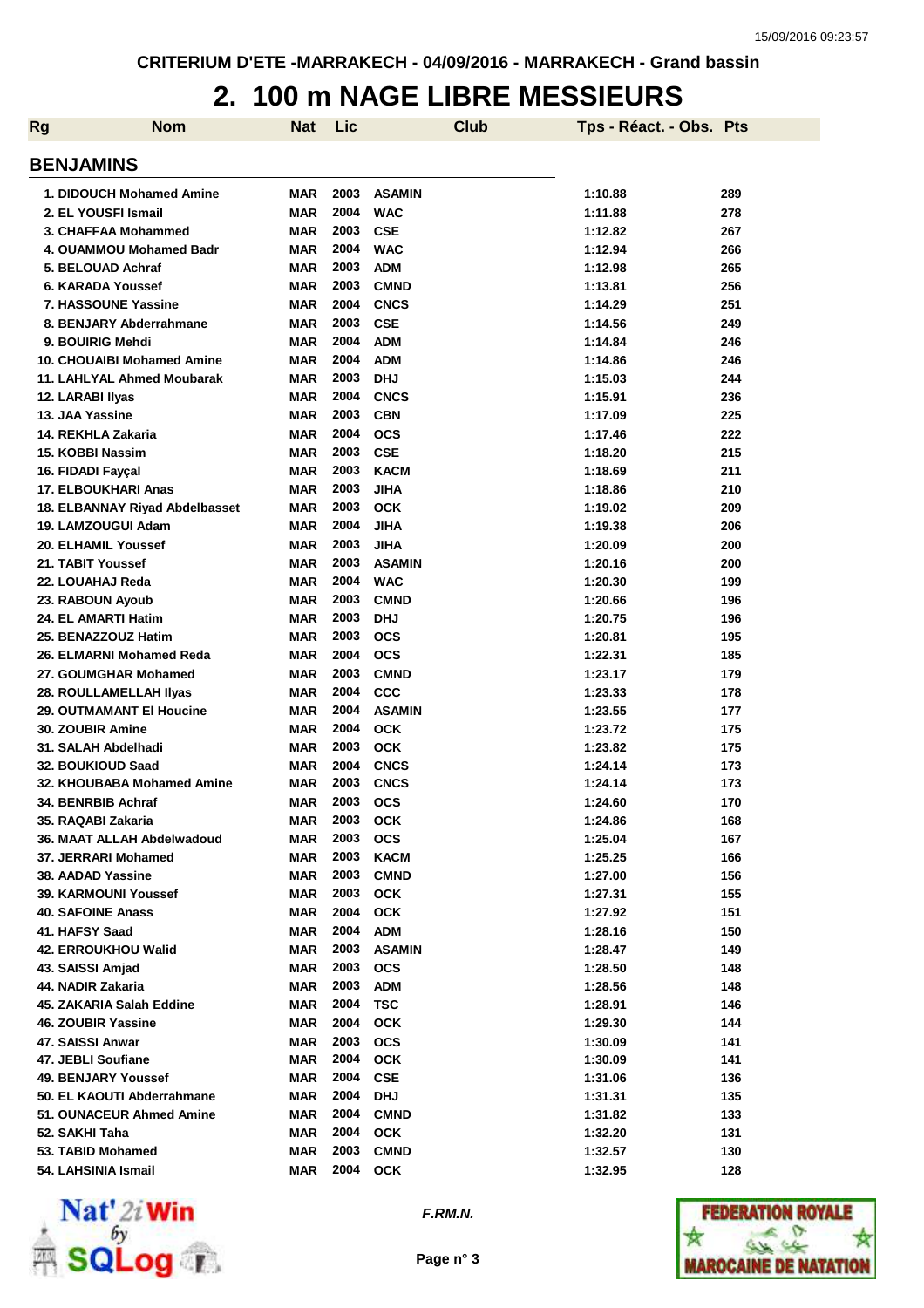#### **2. 100 m NAGE LIBRE MESSIEURS**

| <b>Rg</b> | <b>Nom</b>                                             | <b>Nat</b>               | Lic          | <b>Club</b>               | Tps - Réact. - Obs. Pts |                   |
|-----------|--------------------------------------------------------|--------------------------|--------------|---------------------------|-------------------------|-------------------|
|           | <b>BENJAMINS</b>                                       |                          |              |                           |                         |                   |
|           | 55. OUITASSANE Adnane                                  | MAR                      | 2004         | <b>CSE</b>                | 1:33.48                 | 126               |
|           | 56. AMARIR Yahya                                       | <b>MAR</b>               | 2004         | <b>KACM</b>               | 1:34.44                 | 122               |
|           | 57. ARGUIEL Badr Eddine                                | <b>MAR</b>               | 2003         | <b>OCS</b>                | 1:34.75                 | 121               |
|           | 58. JILALI Yassine                                     | MAR                      | 2004         | <b>JIHA</b>               | 1:35.45                 | 118               |
|           | 59. ABIR Alaa                                          | <b>MAR</b>               | 2003         | <b>DHJ</b>                | 1:35.75                 | 117               |
|           | 60. CHAHID Bader                                       | MAR                      | 2004         | <b>JIHA</b>               | 1:37.55                 | 111               |
|           | 61. KHAOURI MAHIR Youssef                              | <b>MAR</b>               | 2003         | <b>CBN</b>                | 1:38.25                 | 108               |
|           | 62. KHALLAD Adam                                       | <b>MAR</b>               | 2004         | <b>TSC</b>                | 1:38.91                 | 106               |
|           | 63. BABBIH Charaf Eddine                               | <b>MAR</b>               | 2003         | <b>CBN</b>                | 1:39.66                 | 104               |
|           | 64. AYOUCHI Akram                                      | <b>MAR</b>               | 2004         | TSC                       | 1:40.25                 | 102               |
|           | 65. LAMKHIDA Anas                                      | <b>MAR</b>               | 2003         | <b>KACM</b>               | 1:41.28                 | 99                |
|           | 66. ELGAINI Amine                                      | <b>MAR</b>               | 2004         | <b>OCS</b>                | 1:41.98                 | 97                |
|           | 67. LAGHRIBI Khalid                                    | <b>MAR</b>               | 2004<br>2004 | <b>CBN</b><br><b>KACM</b> | 1:42.84                 | 94                |
|           | 68. LAMMANI Aymane                                     | <b>MAR</b><br><b>MAR</b> | 2004         | <b>ADM</b>                | 1:43.23<br>1:45.98      | 93                |
|           | 69. SORY Ziyad<br><b>70. ELAASSAL Youssef</b>          | <b>MAR</b>               | 2003         | <b>KACM</b>               | 1:47.69                 | 86<br>82          |
|           | 71. EL AICHI Marouane                                  | <b>MAR</b>               | 2003         | <b>KACM</b>               | 1:51.09                 | 75                |
|           | 72. AL BAKRACHI Yasser                                 | <b>MAR</b>               | 2004         | <b>CKM</b>                | 1:53.34                 | 70                |
|           | 73. BOUBKERI Abdelkoddous                              | <b>MAR</b>               | 2004         | <b>TSC</b>                | 1:54.81                 | 68                |
|           | 74. KAZZOUNE Amine                                     | <b>MAR</b>               | 2004         | <b>CBN</b>                | 1:57.59                 | 63                |
|           | 75. SERJAL Ayoub                                       | <b>MAR</b>               | 2004         | <b>COMN</b>               | 1:57.75                 | 63                |
|           | 76. YOUSFI Soufian                                     | <b>MAR</b>               | 2004         | <b>CKM</b>                | 1:58.41                 | 62                |
|           | 77. BOUCHOUA Zakaria                                   | <b>MAR</b>               | 2004         | <b>COMN</b>               | 2:00.38                 | 59                |
|           | <b>78. FELLAHI Youssef</b>                             | <b>MAR</b>               | 2004         | <b>CKM</b>                | 2:01.66                 | 57                |
|           | 79. KASSI Ismail                                       | <b>MAR</b>               | 2004         | <b>TSC</b>                | 2:02.22                 | 56                |
|           | <b>NC. NASSAR Achraf</b>                               | <b>MAR</b>               | 2004         | <b>CKM</b>                | Frf n.d.                |                   |
|           | NC. LAMNASRA Mohamed Amine                             | <b>MAR</b>               | 2003         | <b>CBN</b>                | Frf n.d.                |                   |
|           | <b>NC. BAKKALI Ali</b>                                 | <b>MAR</b>               | 2003         | <b>OCK</b>                | Frf n.d.                |                   |
|           | <b>NC. CHARKI Mohamed Taha</b>                         | <b>MAR</b>               | 2003         | <b>OCK</b>                | Frf n.d.                |                   |
|           | <b>NC. HMAITTANE Achraf</b>                            | <b>MAR</b>               | 2003         | <b>CMND</b>               | Frf n.d.                |                   |
|           | <b>NC. LAALA Younes</b>                                | <b>MAR</b>               | 2004         | TSC                       | Dsq FD                  | 0                 |
|           | <b>NC. AITAYAD Mohamed</b>                             | <b>MAR</b>               | 2004         | <b>CMM</b>                | Disqual.                | 0                 |
|           | <b>POUSSINS</b>                                        |                          |              |                           |                         |                   |
|           | 1. NOURDINE Mohamed Adam                               | MAR                      | 2005         | <b>OCK</b>                | 1:17.46                 | 222               |
|           | 2. TABIT Hamza                                         | MAR                      | 2006         | <b>ASAMIN</b>             | 1:18.44                 | 213               |
|           | 3. MOUHACHIM EI Mehdi                                  | MAR                      | 2006         | <b>JIHA</b>               | 1:23.03                 | 180               |
|           | 4. ZAGRI Yahya                                         | <b>MAR</b>               | 2006         | <b>ADM</b>                | 1:24.45                 | 171               |
|           | <b>5. BENLACHHAB Ali</b>                               | MAR                      | 2005         | <b>ASAMIN</b>             | 1:24.47                 | 171               |
|           | 6. BOUCHANE Mohamed Taha                               | MAR                      | 2006         | <b>ADM</b>                | 1:25.66                 | 164               |
|           | 7. EL MOUMI Nabil                                      | MAR                      | 2006         | <b>JIHA</b>               | 1:26.66                 | 158               |
|           | 8. BENHIDA Yasser                                      | MAR                      | 2005         | <b>ASAMIN</b>             | 1:26.75                 | 158               |
|           | 9. EL BOUZKRI Mohamed                                  | MAR                      | 2005         | <b>CNCS</b>               | 1:27.16                 | 155               |
|           | 10. DAKI Rayane                                        | <b>MAR</b>               | 2005         | <b>OCK</b>                | 1:28.06                 | 151               |
|           | 11. BELABBES Ahmed Amine                               | MAR                      | 2006         | <b>DHJ</b>                | 1:28.14                 | 150               |
|           | 12. DIANI Aymane                                       | MAR                      | 2005         | <b>JIHA</b>               | 1:28.19                 | 150               |
|           | <b>13. BOUSLIM Ali</b>                                 | MAR                      | 2006<br>2006 | <b>TSC</b>                | 1:29.00                 | 146               |
|           | <b>14. CHOUAIBI Saif Eddine</b><br>14. BENAZZOUZ Ahmed | MAR<br>MAR               | 2006         | <b>ADM</b><br><b>OCS</b>  | 1:30.14<br>1:30.14      | 140<br>140        |
|           | 16. SELLAFI Karim                                      | MAR                      | 2005         | <b>OCK</b>                | 1:31.47                 | 134               |
|           | 17. MEDIANE Mohammed                                   | MAR                      | 2005         | <b>ADM</b>                | 1:32.88                 | 128               |
|           | 18. YAHI Youssef                                       | MAR                      | 2006         | <b>ADM</b>                | 1:34.14                 | 123               |
|           | <b>19. CHAYED Youssef</b>                              | MAR                      | 2005         | <b>JIHA</b>               | 1:35.22                 | 119               |
|           | 20. OURTANE Haitam Safouane                            | MAR                      | 2005         | <b>CMND</b>               | 1:37.35                 | 111               |
|           | 21. KHALIL Adam                                        | MAR                      | 2005         | <b>JIHA</b>               | 1:38.81                 | 107               |
|           | $\mathbf{Nat}'$ 2i Win                                 |                          |              | F.RM.N.                   |                         | <b>FEDERATION</b> |
|           |                                                        |                          |              |                           |                         |                   |
|           |                                                        |                          |              | Page n° 4                 |                         | IAROCAINE DE      |

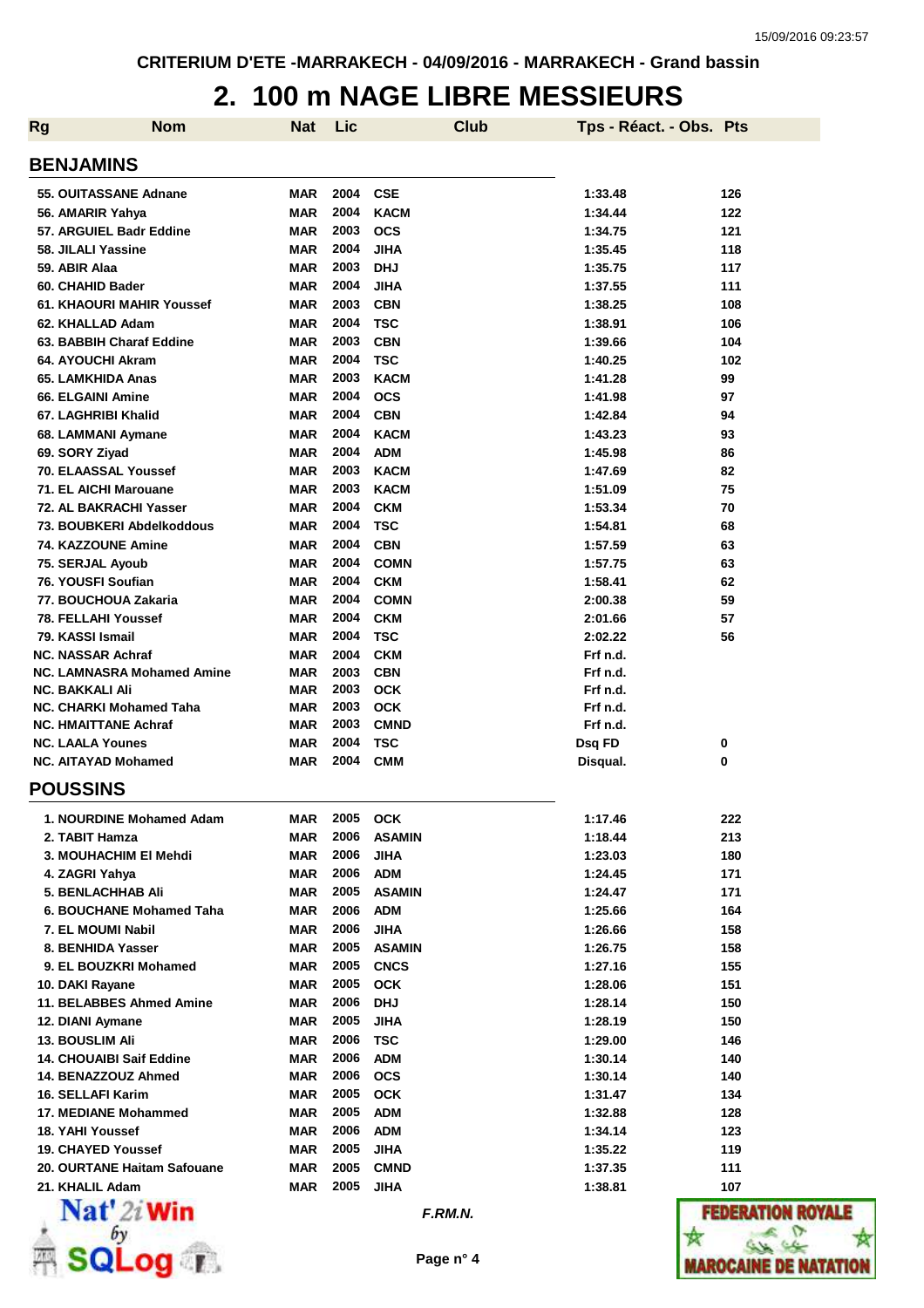### **2. 100 m NAGE LIBRE MESSIEURS**

| Rg | <b>Nom</b>                        | <b>Nat</b> | Lic  |             | <b>Club</b> | Tps - Réact. - Obs. Pts |     |
|----|-----------------------------------|------------|------|-------------|-------------|-------------------------|-----|
|    | <b>POUSSINS</b>                   |            |      |             |             |                         |     |
|    | 22. ABDOUH Jad                    | <b>MAR</b> | 2005 | <b>JIHA</b> |             | 1:40.98                 | 100 |
|    | 23. AKMAKH Mehdi                  | <b>MAR</b> | 2006 | <b>CBN</b>  |             | 1:41.00                 | 100 |
|    | 24. CHAFFAA Abdelhakim            | MAR        | 2006 | <b>CSE</b>  |             | 1:42.34                 | 96  |
|    | 25. GHANNAM Abdelghani            | MAR        | 2005 | <b>CMND</b> |             | 1:42.44                 | 96  |
|    | 26. BOUJNANE Achraf               | <b>MAR</b> | 2006 | <b>CSE</b>  |             | 1:43.44                 | 93  |
|    | 27. OUARMASSI Brahim              | <b>MAR</b> | 2005 | <b>JIHA</b> |             | 1:46.05                 | 86  |
|    | 28. BENRBIB Houssam               | <b>MAR</b> | 2006 | <b>OCS</b>  |             | 1:47.34                 | 83  |
|    | 29. OUITASSANE Nizar              | MAR        | 2006 | <b>CSE</b>  |             | 1:47.50                 | 83  |
|    | 30. EL ALAMI Ismail               | MAR        | 2005 | <b>ADM</b>  |             | 1:47.75                 | 82  |
|    | 31. SOUHAIB Yassir                | MAR        | 2006 | <b>CMND</b> |             | 1:51.30                 | 74  |
|    | 32. SOUBAI Abderrahman            | <b>MAR</b> | 2006 | <b>KACM</b> |             | 1:51.59                 | 74  |
|    | 33. SOUKAR Hamza                  | <b>MAR</b> | 2005 | <b>CBN</b>  |             | 1:55.38                 | 67  |
|    | 34. AIT BEN HAMOU Sif Eddine      | <b>MAR</b> | 2005 | <b>CMM</b>  |             | 1:56.06                 | 66  |
|    | 35. SABIH Abdelkarim              | <b>MAR</b> | 2006 | <b>KACM</b> |             | 1:56.98                 | 64  |
|    | 36. MOKRINI Mohamed Amine         | <b>MAR</b> | 2006 | <b>TSC</b>  |             | 1:58.13                 | 62  |
|    | 37. MAJDAR Mohamed                | MAR        | 2005 | <b>KACM</b> |             | 2:00.81                 | 58  |
|    | 38. SERBOUT Oussama               | <b>MAR</b> | 2005 | <b>CBN</b>  |             | 2:02.30                 | 56  |
|    | 39. SOUHJOUD Abderrazzak          | MAR        | 2005 | <b>CKM</b>  |             | 2:03.03                 | 55  |
|    | <b>40. CHAKIR Ismail</b>          | MAR        | 2006 | <b>KACM</b> |             | 2:04.18                 | 53  |
|    | 41. EZZAOUI Mohamed Adil          | <b>MAR</b> | 2005 | <b>CKM</b>  |             | 2:15.10                 | 41  |
|    | 42. KHOULAKI Mohamed              | MAR        | 2006 | <b>CKM</b>  |             | 2:16.23                 | 40  |
|    | <b>NC. BAHMOUCH Rayane</b>        | MAR        | 2005 | <b>KACM</b> |             | Frf n.d.                |     |
|    | <b>NC. BELAAZRI Mohamed Amine</b> | <b>MAR</b> | 2005 | <b>KACM</b> |             | Frf n.d.                |     |
|    | <b>NC. ERRAKIBI Adnane</b>        | MAR        | 2005 | <b>KACM</b> |             | Frf n.d.                |     |
|    | <b>NC. ZARQUAN Iliass</b>         | MAR        | 2005 | <b>JIHA</b> |             | Frf n.d.                |     |
|    | <b>NC. NACHAT Yahya</b>           | <b>MAR</b> | 2006 | <b>WAC</b>  |             | Frf n.d.                |     |
|    | <b>NC. ALACHBILI Zakaria</b>      | <b>MAR</b> | 2006 | <b>WAC</b>  |             | Frf n.d.                |     |
|    | <b>NC. AGOURAM Adam</b>           | <b>MAR</b> | 2006 | <b>CMND</b> |             | Frf n.d.                |     |
|    | <b>NC. BACHI Yassine</b>          | MAR        | 2006 | <b>TSC</b>  |             | <b>\bandon</b>          | 0   |
|    | <b>NC. GRIBA Anas</b>             | <b>MAR</b> | 2005 | <b>TSC</b>  |             | <b>\bandon</b>          | 0   |
|    | <b>NC. BENATMANE Amr</b>          | MAR        | 2005 | <b>TSC</b>  |             | Dsq FD                  | 0   |



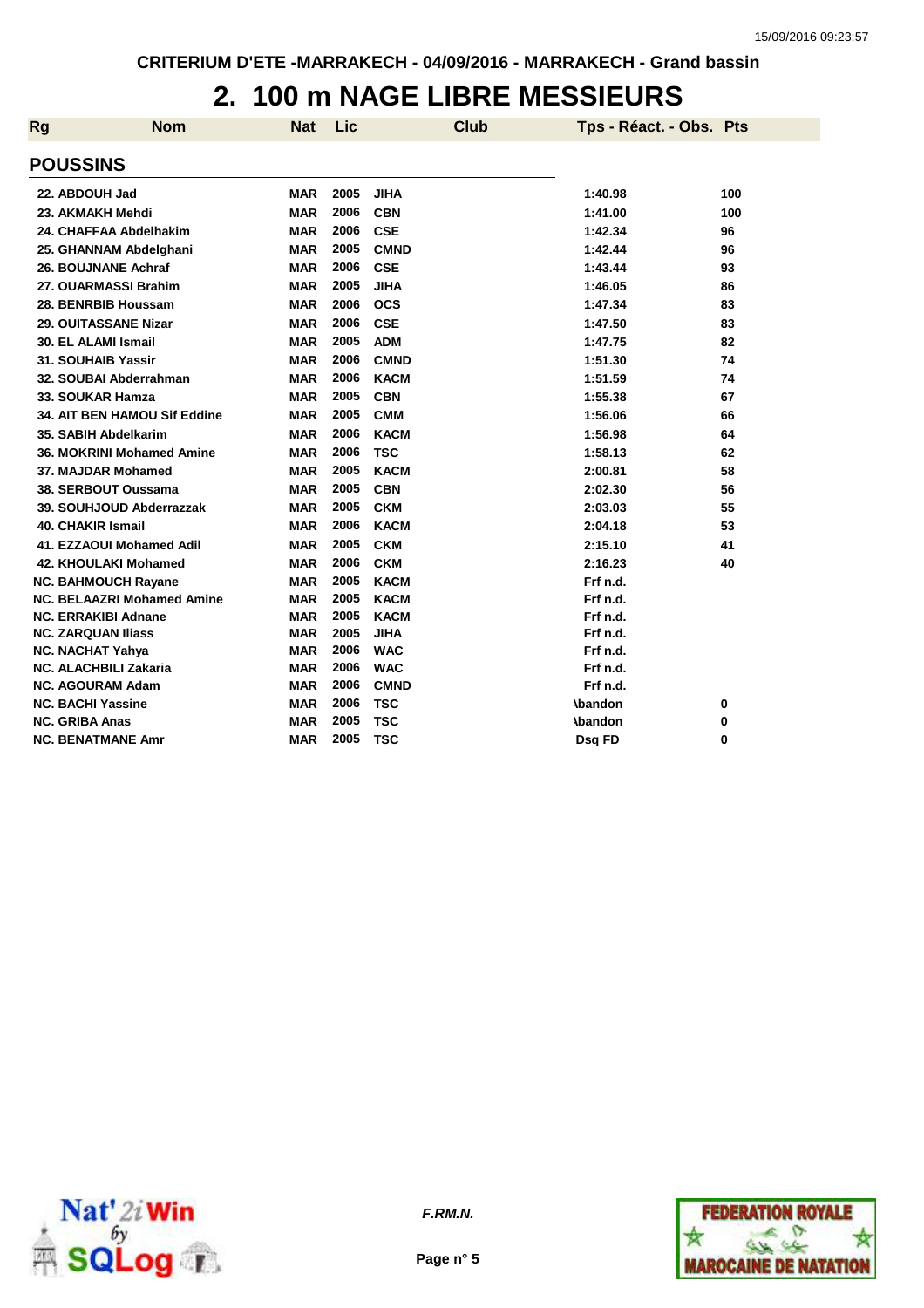# **3. 50 m PAPILLON DAMES**

| Rg              | <b>Nom</b>                       | <b>Nat</b> | Lic  | <b>Club</b> | Tps - Réact. - Obs. Pts |     |
|-----------------|----------------------------------|------------|------|-------------|-------------------------|-----|
|                 | <b>BENJAMINS</b>                 |            |      |             |                         |     |
|                 |                                  |            |      |             |                         |     |
|                 | <b>1. BOUJNANE Rim</b>           | <b>MAR</b> | 2003 | <b>CSE</b>  | 37.75                   | 271 |
|                 | 2. RGUIB Nora                    | <b>MAR</b> | 2003 | <b>CCC</b>  | 38.11                   | 263 |
|                 | 3. MACHKOUR Chahd                | <b>MAR</b> | 2004 | <b>WAC</b>  | 40.34                   | 222 |
|                 | 4. BAYAR Nidal                   | <b>MAR</b> | 2003 | <b>OCS</b>  | 40.50                   | 219 |
|                 | 5. BOUOUFOUSSE Aalia             | <b>MAR</b> | 2004 | <b>JIHA</b> | 41.30                   | 207 |
|                 | 5. TABATI Ghita                  | <b>MAR</b> | 2004 | <b>WAC</b>  | 41.30                   | 207 |
|                 | 7. ELJAZOULI Ihssane             | <b>MAR</b> | 2003 | <b>OCS</b>  | 42.50                   | 190 |
|                 | 8. MORCHID Widad                 | <b>MAR</b> | 2004 | <b>OCK</b>  | 42.81                   | 185 |
|                 | 9. CHAFIQ Wiaam                  | <b>MAR</b> | 2004 | <b>OCS</b>  | 43.25                   | 180 |
|                 | 10. MAKY Sara                    | <b>MAR</b> | 2004 | <b>TSC</b>  | 43.59                   | 176 |
|                 | <b>11. EL MACHFOU Salma</b>      | <b>MAR</b> | 2003 | <b>JIHA</b> | 44.86                   | 161 |
|                 | <b>12. EZZAITOUNI Ichrak</b>     | <b>MAR</b> | 2004 | <b>ADM</b>  | 45.53                   | 154 |
|                 | 13. ZOUBIR Sarah                 | <b>MAR</b> | 2004 | <b>OCK</b>  | 45.85                   | 151 |
| 14. YAHI Nada   |                                  | <b>MAR</b> | 2004 | <b>ADM</b>  | 51.03                   | 109 |
|                 | <b>NC. EDDOUNE Salma</b>         | <b>MAR</b> | 2004 | <b>JIHA</b> | Frf n.d.                |     |
|                 | <b>NC. ANOUAR EL ALAMI Manal</b> | <b>MAR</b> | 2003 | <b>ADM</b>  | <b>\bandon</b>          | 0   |
| <b>POUSSINS</b> |                                  |            |      |             |                         |     |
|                 | 1. ALADLOUNI Ghita               | <b>MAR</b> | 2006 | <b>JIHA</b> | 42.50                   | 190 |
|                 | 2. LABYAD Yassmine               | <b>MAR</b> | 2005 | <b>CSE</b>  | 47.53                   | 135 |
|                 | 3. LAHLAISSI Israa               | <b>MAR</b> | 2006 | <b>TSC</b>  | 47.83                   | 133 |
|                 | 4. ELMAHBOUBI Khadija            | <b>MAR</b> | 2005 | <b>ADM</b>  | 49.69                   | 118 |
|                 | 5. EL OUADIH Lina                | <b>MAR</b> | 2006 | <b>JIHA</b> | 51.08                   | 109 |
|                 | 6. BKHIBKHI Aya                  | <b>MAR</b> | 2005 | <b>CMND</b> | 53.13                   | 97  |
|                 | 7. BALLOUK Amina                 | <b>MAR</b> | 2005 | <b>CNCS</b> | 55.41                   | 85  |
|                 | 8. MESLOUH Malak                 | <b>MAR</b> | 2006 | <b>ADM</b>  | 59.86                   | 67  |
|                 | 9. CHBALY Sara                   | <b>MAR</b> | 2006 | <b>JIHA</b> | 59.88                   | 67  |
|                 | <b>NC. EDDAOUDI Ava</b>          | <b>MAR</b> | 2006 | <b>CMND</b> | Frf n.d.                |     |



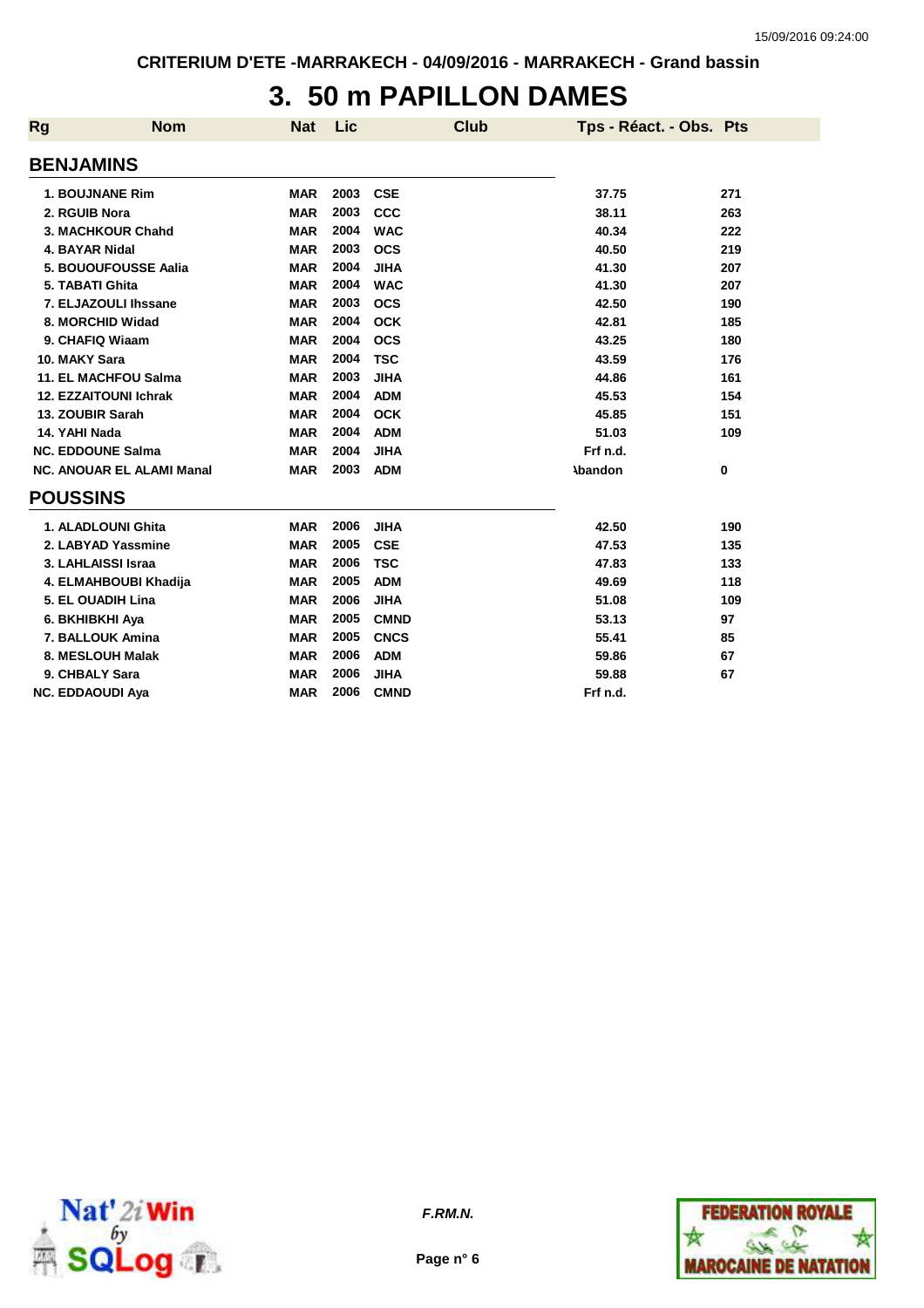## **4. 50 m PAPILLON MESSIEURS**

| <b>Rg</b> | <b>Nom</b>                           | <b>Nat</b>        | Lic          |                            | <b>Club</b> | Tps - Réact. - Obs. Pts |           |
|-----------|--------------------------------------|-------------------|--------------|----------------------------|-------------|-------------------------|-----------|
|           | <b>BENJAMINS</b>                     |                   |              |                            |             |                         |           |
|           | 1. CHAFFAA Mohammed                  | <b>MAR</b>        | 2003         | <b>CSE</b>                 |             | 33.50                   | 300       |
|           | 2. ZINE Ouadii                       | <b>MAR</b>        | 2003         | <b>OCS</b>                 |             | 35.91                   | 243       |
|           | 3. KARADA Youssef                    | <b>MAR</b>        | 2003         | <b>CMND</b>                |             | 36.05                   | 240       |
|           | 4. EL YOUSFI Ismail                  | <b>MAR</b>        | 2004         | <b>WAC</b>                 |             | 36.34                   | 235       |
|           | 5. HASSOUNE Yassine                  | <b>MAR</b>        | 2004         | <b>CNCS</b>                |             | 37.02                   | 222       |
|           | 6. BENJARY Abderrahmane              | <b>MAR</b>        | 2003         | <b>CSE</b>                 |             | 37.51                   | 213       |
|           | 6. ELBANNAY Riyad Abdelbasset        | <b>MAR</b>        | 2003         | <b>OCK</b>                 |             | 37.51                   | 213       |
|           | 8. BOUIRIG Mehdi                     | <b>MAR</b>        | 2004         | <b>ADM</b>                 |             | 38.20                   | 202       |
|           | 9. LAHLYAL Ahmed Moubarak            | <b>MAR</b>        | 2003         | <b>DHJ</b>                 |             | 39.92                   | 177       |
|           | 10. REKHLA Zakaria                   | <b>MAR</b>        | 2004         | <b>OCS</b>                 |             | 41.09                   | 162       |
|           | 11. FIDADI Fayçal                    | <b>MAR</b>        | 2003         | <b>KACM</b>                |             | 41.10                   | 162       |
|           | <b>12. LAALA Younes</b>              | <b>MAR</b>        | 2004         | <b>TSC</b>                 |             | 41.41                   | 158       |
|           | 13. KOBBI Nassim                     | <b>MAR</b>        | 2003         | <b>CSE</b>                 |             | 41.75                   | 155       |
|           | 14. BELOUAD Achraf                   | <b>MAR</b>        | 2003         | <b>ADM</b>                 |             | 42.38                   | 148       |
|           | <b>15. BOUKIOUD Saad</b>             | <b>MAR</b>        | 2004         | <b>CNCS</b>                |             | 42.87                   | 143       |
|           | 16. RABOUN Ayoub                     | <b>MAR</b>        | 2003         | <b>CMND</b>                |             | 42.88                   | 143       |
|           | 17. MAAT ALLAH Abdelwadoud           | <b>MAR</b>        | 2003         | <b>OCS</b>                 |             | 43.53                   | 136       |
|           | 18. SAISSI Amjad                     | <b>MAR</b>        | 2003         | <b>OCS</b>                 |             | 44.49                   | 128       |
|           | <b>19. CHAYED Ahmed Amine</b>        | <b>MAR</b>        | 2003         | <b>JIHA</b>                |             | 45.81                   | 117       |
|           | 20. GOUMGHAR Mohamed                 | <b>MAR</b>        | 2003         | <b>CMND</b>                |             | 46.92                   | 109       |
|           | 21. OUNACEUR Ahmed Amine             | <b>MAR</b>        | 2004         | <b>CMND</b>                |             | 47.94                   | 102       |
|           | 22. JERRARI Mohamed                  | <b>MAR</b>        | 2003         | <b>KACM</b>                |             | 48.45                   | 99        |
|           | 23. ROULLAMELLAH IIyas               | <b>MAR</b>        | 2004         | CCC                        |             | 52.56                   | 77        |
|           | 24. BAATOCH Ziyad                    | <b>MAR</b>        | 2004         | <b>OCS</b>                 |             | 55.17                   | 67        |
|           | 25. SAISSI Anwar                     | <b>MAR</b>        | 2003         | <b>OCS</b>                 |             | 55.67                   | 65        |
|           | 26. AADAD Yassine                    | <b>MAR</b>        | 2003         | <b>CMND</b>                |             | 56.67                   | 62        |
|           | 27. ELAASSAL Youssef                 | <b>MAR</b>        | 2003         | <b>KACM</b>                |             | 1:02.97                 | 45        |
|           | <b>NC. HMAITTANE Achraf</b>          | <b>MAR</b>        | 2003         | <b>CMND</b>                |             | Frf n.d.                |           |
|           | <b>NC. TABID Mohamed</b>             | <b>MAR</b>        | 2003         | <b>CMND</b>                |             | Disqual.                | 0         |
|           | <b>POUSSINS</b>                      |                   |              |                            |             |                         |           |
|           | 1. NOURDINE Mohamed Adam             | MAR               | 2005         | <b>OCK</b>                 |             | 39.03                   | 189       |
|           | 2. EL BOUZKRI Mohamed                | <b>MAR</b>        | 2005         | <b>CNCS</b>                |             | 42.16                   | 150       |
|           | 3. BOUSLIM Ali                       | <b>MAR</b>        | 2006<br>2006 | TSC                        |             | 43.25                   | 139       |
|           | 3. EL MOUMI Nabil<br>5. DIANI Aymane | MAR<br><b>MAR</b> | 2005         | <b>JIHA</b><br><b>JIHA</b> |             | 43.25<br>48.92          | 139<br>96 |
|           | 6. BENGUIRA Mouad                    | <b>MAR</b>        | 2006         | <b>KACM</b>                |             | 49.38                   | 93        |
|           | 7. DAKI Rayane                       | <b>MAR</b>        | 2005         | <b>OCK</b>                 |             | 49.69                   | 92        |
|           | 8. ZAGRI Yahya                       | <b>MAR</b>        | 2006         | <b>ADM</b>                 |             | 50.76                   | 86        |
|           | 9. CHAYED Youssef                    | <b>MAR</b>        | 2005         | <b>JIHA</b>                |             | 51.53                   | 82        |
|           | 10. GHANNAM Abdelghani               | <b>MAR</b>        | 2005         | <b>CMND</b>                |             | 52.56                   | 77        |
|           | <b>11. OURTANE Haitam Safouane</b>   | <b>MAR</b>        | 2005         | <b>CMND</b>                |             | 54.75                   | 68        |
|           | <b>12. QUITAR Mohamed</b>            | <b>MAR</b>        | 2005         | <b>ADM</b>                 |             | 55.67                   | 65        |
|           | 13. YAHI Youssef                     | <b>MAR</b>        | 2006         | <b>ADM</b>                 |             | 56.94                   | 61        |
|           | <b>NC. BAHMOUCH Rayane</b>           | <b>MAR</b>        | 2005         | <b>KACM</b>                |             | Frf n.d.                |           |
|           | <b>NC. ERRAKIBI Adnane</b>           | MAR               | 2005         | <b>KACM</b>                |             | Frf n.d.                |           |
|           | <b>NC. ZARQUAN Iliass</b>            | <b>MAR</b>        | 2005         | <b>JIHA</b>                |             | Frf n.d.                |           |
|           | <b>NC. NACHAT Yahya</b>              | MAR               | 2006         | <b>WAC</b>                 |             | Frf n.d.                |           |
|           | NC. ALACHBILI Zakaria                | MAR               | 2006         | <b>WAC</b>                 |             | Frf n.d.                |           |
|           | <b>NC. EL ALAMI Ismail</b>           | <b>MAR</b>        | 2005         | <b>ADM</b>                 |             | Dsq FD                  | 0         |
|           | <b>NC. BOUCHANE Mohamed Taha</b>     | <b>MAR</b>        | 2006         | <b>ADM</b>                 |             | Dsq NI                  | 0         |



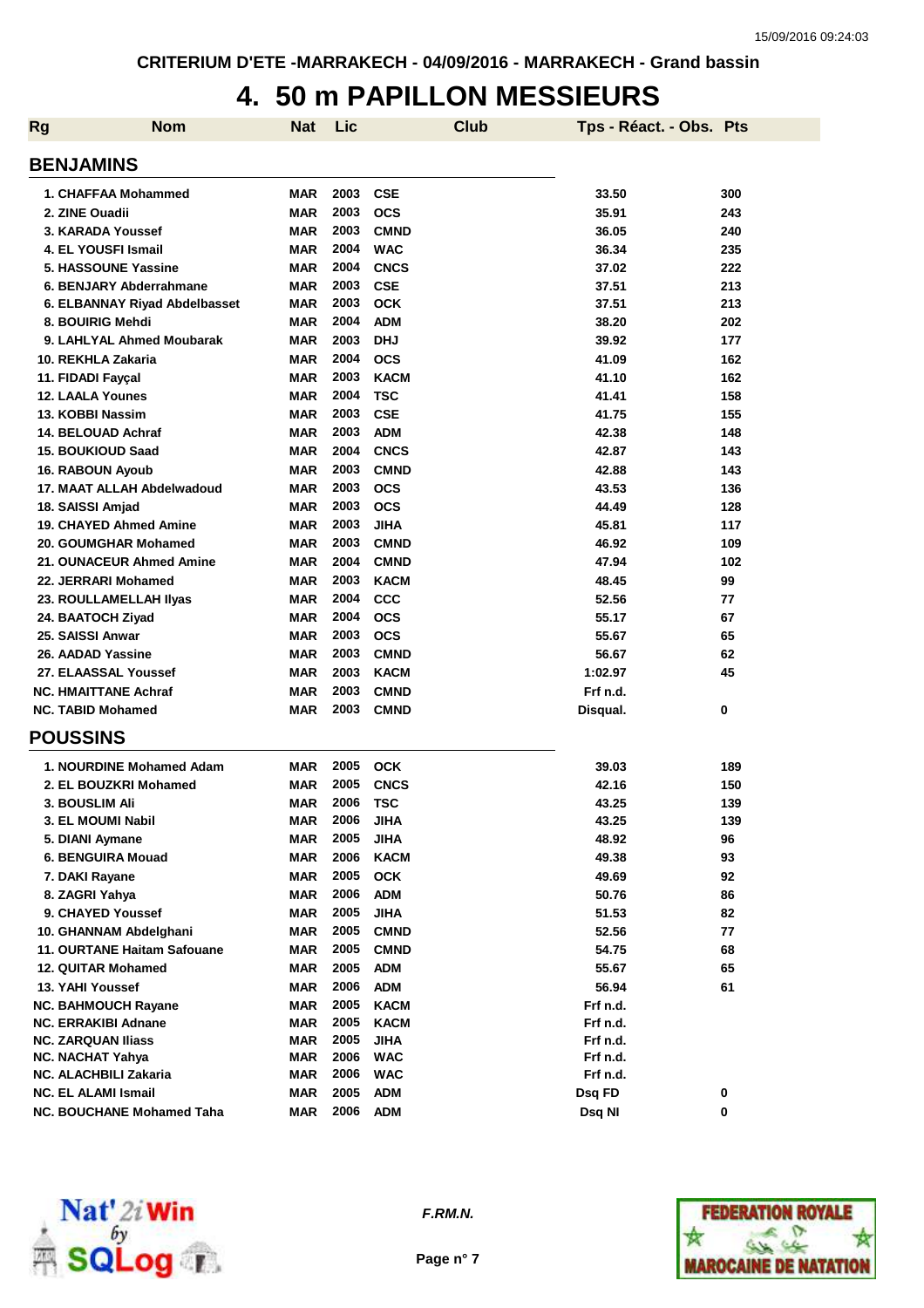# **5. 50 m DOS DAMES**

| <b>Nom</b><br><b>Rg</b>                         | <b>Nat</b>               | Lic          | <b>Club</b>                  | Tps - Réact. - Obs. Pts |              |
|-------------------------------------------------|--------------------------|--------------|------------------------------|-------------------------|--------------|
| <b>BENJAMINS</b>                                |                          |              |                              |                         |              |
| 1. LABYAD Rania                                 | <b>MAR</b>               | 2003         | <b>CSE</b>                   | 42.41                   | 259          |
| 2. MAHASSINE Samia                              | <b>MAR</b>               | 2003         | <b>ADM</b>                   | 42.50                   | 258          |
| 3. BAYAR Nidal                                  | <b>MAR</b>               | 2003         | <b>OCS</b>                   | 42.78                   | 253          |
| 4. EL AZHAR Ines                                | <b>MAR</b>               | 2004         | <b>TSC</b>                   | 43.25                   | 245          |
| 5. YAHIA Mayare                                 | <b>MAR</b>               | 2003         | <b>DHJ</b>                   | 43.56                   | 239          |
| 6. ZOHRY Amira                                  | <b>MAR</b>               | 2004         | <b>WAC</b>                   | 44.06                   | 231          |
| 7. RAKIK Malak                                  | <b>MAR</b>               | 2004         | <b>JIHA</b>                  | 44.17                   | 230          |
| 8. ZEKRITI Sara                                 | <b>MAR</b>               | 2004         | <b>JIHA</b>                  | 44.55                   | 224          |
| 9. ED DRIEF Sarah                               | <b>MAR</b>               | 2004         | <b>KACM</b>                  | 44.61                   | 223          |
| <b>10. BANADI Yasmine</b>                       | <b>MAR</b>               | 2003         | <b>OCK</b>                   | 44.78                   | 220          |
| 11. EL AISSARI Nada                             | <b>MAR</b>               | 2003         | <b>ASAMIN</b>                | 45.16                   | 215          |
| 12. JALAL Douaa                                 | <b>MAR</b>               | 2004<br>2003 | <b>OCS</b>                   | 45.39                   | 211<br>211   |
| <b>12. EL MACHFOU Salma</b><br>14. KHRISS Safaa | <b>MAR</b><br><b>MAR</b> | 2004         | <b>JIHA</b><br><b>ASAMIN</b> | 45.39<br>45.56          | 209          |
| 15. EL BOUZKRI Aya                              | <b>MAR</b>               | 2003         | <b>CNCS</b>                  | 45.70                   | 207          |
| 16. DARA Aya                                    | <b>MAR</b>               | 2004         | <b>CNCS</b>                  | 46.23                   | 200          |
| 17. CHAFIQ Wiaam                                | <b>MAR</b>               | 2004         | <b>OCS</b>                   | 46.53                   | 196          |
| 17. LHASSAR Wiam                                | <b>MAR</b>               | 2004         | <b>OCS</b>                   | 46.53                   | 196          |
| <b>19. BARKHOUNE Aya</b>                        | <b>MAR</b>               | 2003         | <b>OCK</b>                   | 46.74                   | 194          |
| 20. SOBAII Hiba                                 | <b>MAR</b>               | 2004         | <b>CSE</b>                   | 46.97                   | 191          |
| 21. MIKOU Aya                                   | <b>MAR</b>               | 2003         | <b>ADM</b>                   | 48.38                   | 175          |
| 22. SAMMANI Rim                                 | <b>MAR</b>               | 2004         | <b>CSE</b>                   | 48.41                   | 174          |
| 23. SIHAMI Imane                                | <b>MAR</b>               | 2004         | <b>OCK</b>                   | 48.59                   | 172          |
| 24. MALLOULI Hala                               | MAR                      | 2003         | <b>OCK</b>                   | 48.85                   | 170          |
| 25. ES SAMAKI Douaa                             | <b>MAR</b>               | 2004         | <b>OCK</b>                   | 49.69                   | 161          |
| 26. ARSALANE Ranya                              | <b>MAR</b>               | 2004         | <b>CNCS</b>                  | 49.91                   | 159          |
| 27. ZOUHAIRI Aida                               | <b>MAR</b>               | 2004         | <b>DHJ</b>                   | 50.44                   | 154          |
| 28. HARRAS Chaimaa                              | <b>MAR</b>               | 2004         | <b>OCK</b>                   | 52.16                   | 139          |
| 29. HAJJI Widad                                 | <b>MAR</b>               | 2004         | <b>ADM</b>                   | 52.27                   | 138          |
| 30. KHATIB Kamilia                              | <b>MAR</b>               | 2003         | <b>TSC</b>                   | 52.69                   | 135          |
| <b>31. BOUMMANE Ines</b>                        | <b>MAR</b>               | 2004         | <b>JIHA</b>                  | 52.88                   | 134          |
| 32. ECHAFAKI Widad                              | <b>MAR</b>               | 2004         | <b>ADM</b>                   | 55.25                   | 117          |
| 33. ARSALANE Rim                                | <b>MAR</b>               | 2004         | <b>CNCS</b>                  | 56.45                   | 110          |
| <b>34. ANKA SOUBAAI Doha</b>                    | <b>MAR</b>               | 2004         | <b>KACM</b>                  | 59.80                   | 92           |
| 35. CHRAIBI Oumaima                             | <b>MAR</b>               | 2003         | <b>OCK</b>                   | 1:00.53                 | 89           |
| 36. LAHLYAL Meryem                              | <b>MAR</b>               | 2004         | <b>DHJ</b>                   | 1:02.31                 | 81           |
| 37. HAFFEYANE Salma                             | <b>MAR</b>               | 2003         | <b>KACM</b>                  | 1:07.78                 | 63           |
| 38. GUEDJY Fatima Ezzahra                       | <b>MAR</b>               | 2003         | <b>JIHA</b>                  | 1:22.81                 | 34           |
| NC. JEBRIL Camelia                              | <b>MAR</b>               | 2004         | <b>OCS</b>                   | Frf n.d.                |              |
| <b>NC. SIYATE Wissal</b>                        | <b>MAR</b>               | 2004         | <b>KACM</b>                  | Frf n.d.                |              |
| NC. AOUFOUCHI Hiba                              | <b>MAR</b>               | 2004         | <b>OCK</b>                   | Frf n.d.                |              |
| <b>NC. MAHROUJ Hiba</b><br><b>POUSSINS</b>      | <b>MAR</b>               | 2004         | <b>CKM</b>                   | Disqual.                | 0            |
|                                                 |                          |              |                              |                         |              |
| 1. SALMAN Kenza                                 | <b>MAR</b>               | 2005         | <b>R.C.A.NATATION</b>        | 46.59                   | 195          |
| 2. DAHLANE Oumaima                              | <b>MAR</b>               | 2005         | <b>JIHA</b>                  | 46.74                   | 194          |
| 3. YAHIA Maissam                                | <b>MAR</b>               | 2005         | <b>DHJ</b>                   | 47.79                   | 181          |
| 4. UHAMMOUCH Oumaima                            | <b>MAR</b>               | 2005         | <b>ADM</b>                   | 49.30                   | 165          |
| 5. SAOUI Wiam                                   | <b>MAR</b>               | 2006         | <b>ASAMIN</b>                | 50.31                   | 155          |
| 6. LAHOUIRI Bachair                             | <b>MAR</b>               | 2005         | <b>OCK</b>                   | 50.69                   | 152          |
| 7. LEZREK Douaa                                 | <b>MAR</b>               | 2006         | <b>JIHA</b>                  | 50.70                   | 152          |
| 7. BKHIBKHI Islam                               | <b>MAR</b>               | 2005         | <b>CMND</b>                  | 50.70                   | 152          |
| 9. BELMEKNASSI Malak                            | <b>MAR</b>               | 2005<br>2005 | <b>JIHA</b><br><b>CNCS</b>   | 51.31                   | 146          |
| 10. BOULAHIA Salma<br>11. KANAZY Hiba           | <b>MAR</b><br>MAR        | 2005         | <b>CNCS</b>                  | 52.63<br>52.91          | 135<br>133   |
| $\mathbf{Nat}'$ 2i Win                          |                          |              |                              |                         |              |
|                                                 |                          |              | F.RM.N.                      |                         | [14] E       |
|                                                 |                          |              |                              |                         |              |
| $\blacksquare$                                  |                          |              | Page n° 8                    |                         | MAROCAINE DE |

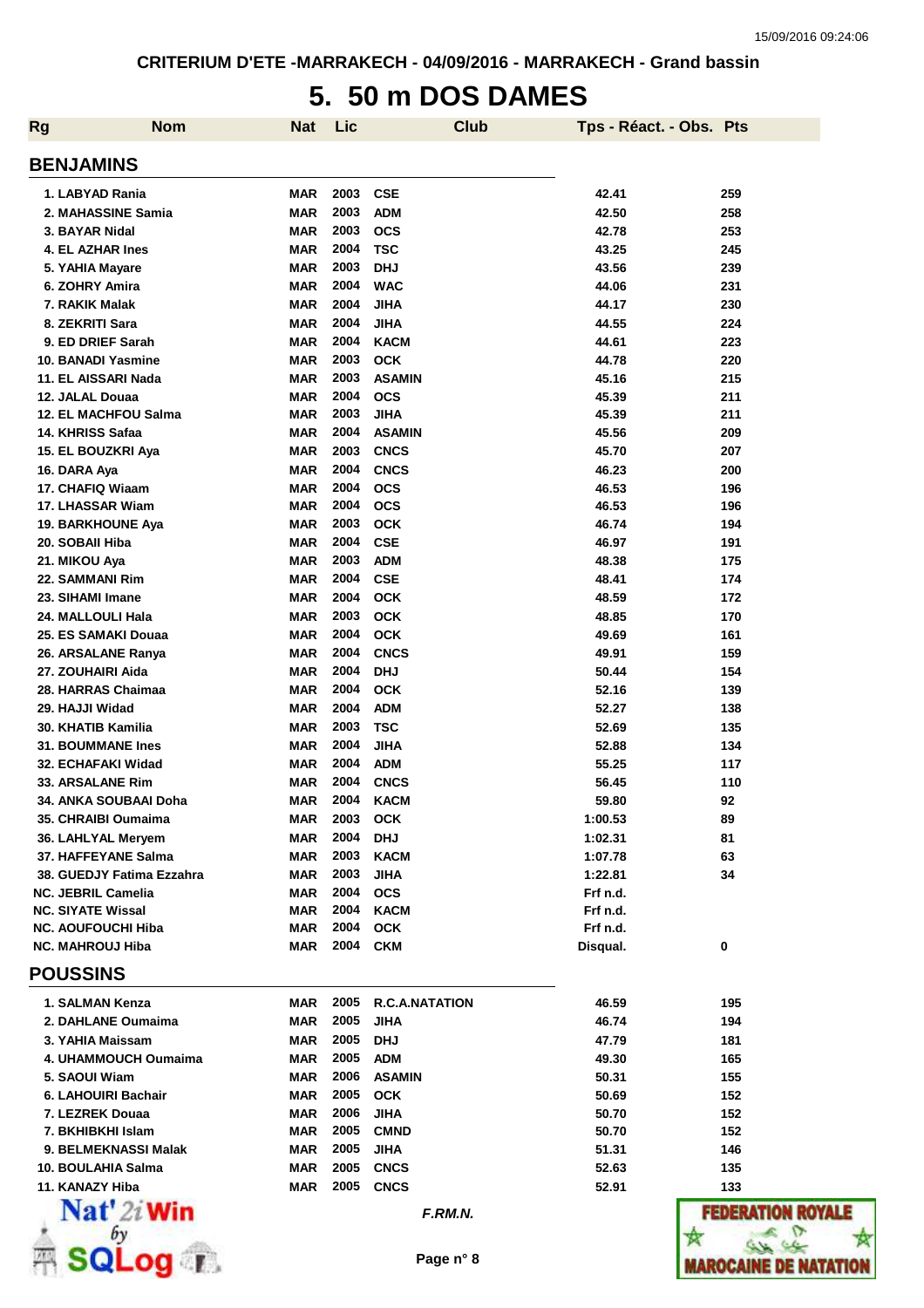## **5. 50 m DOS DAMES**

| Rg                       | <b>Nom</b> | <b>Nat</b> | Lic      | Club       |         | Tps - Réact. - Obs. Pts |
|--------------------------|------------|------------|----------|------------|---------|-------------------------|
| <b>POUSSINS</b>          |            |            |          |            |         |                         |
| 12. LABHALLA Samia       |            | MAR        | 2006 DHJ |            | 54.80   | 120                     |
| 13. ELOUAZZANI Aya       |            | <b>MAR</b> | 2006     | <b>OCS</b> | 56.23   | 111                     |
| <b>14. LAKRADI Iness</b> |            | <b>MAR</b> | 2005     | TSC        | 56.45   | 110                     |
| 15. ALA KHIR Asmae       |            | <b>MAR</b> | 2005     | CNCS       | 57.59   | 103                     |
| 16. BCHIRI Aya           |            | <b>MAR</b> | 2006     | ADM        | 1:01.55 | 84                      |
| 17. SOBAII Salma         |            | <b>MAR</b> | 2005     | <b>CSE</b> | 1:06.75 | 66                      |



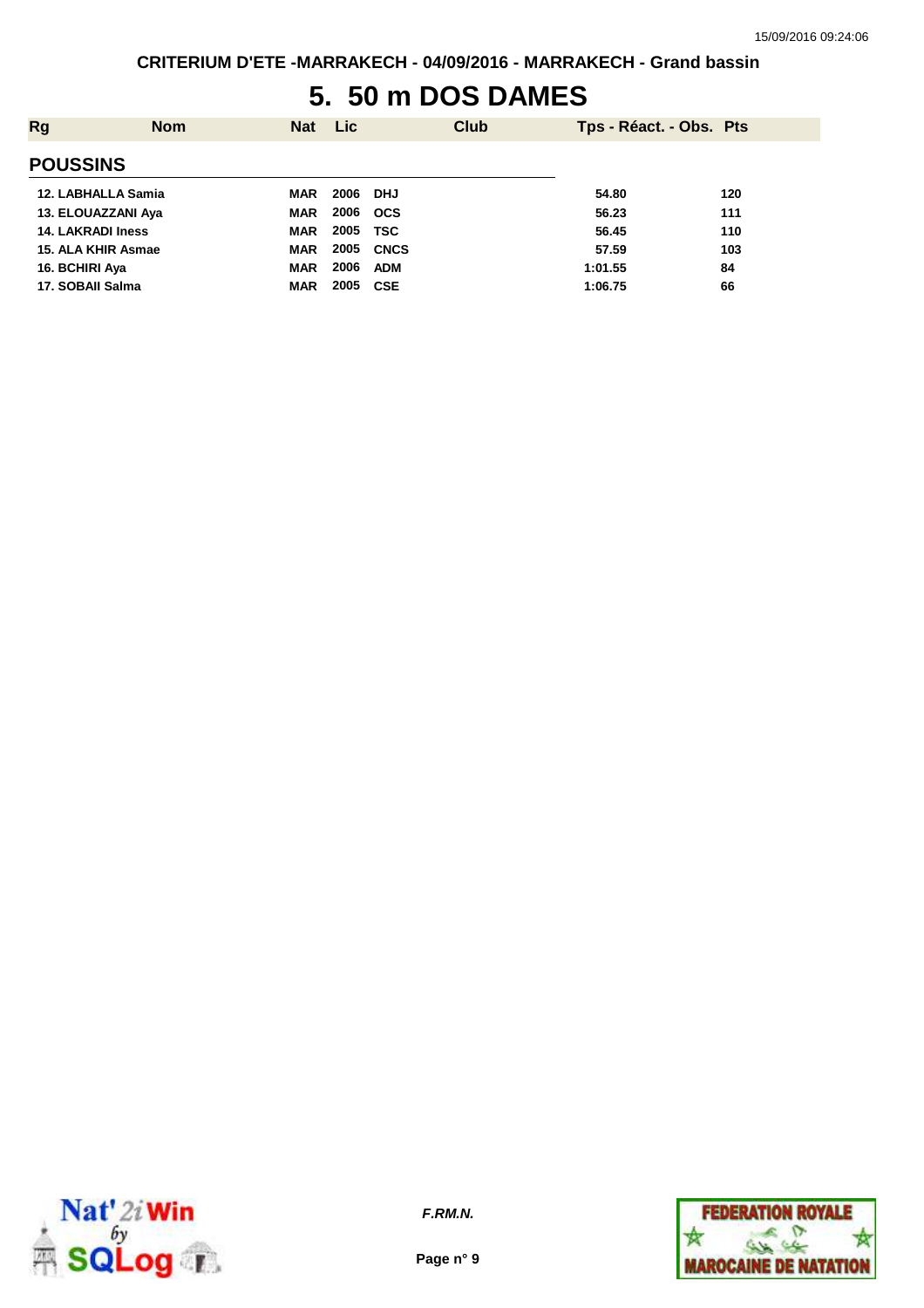## **6. 50 m DOS MESSIEURS**

| <b>Rg</b> | <b>Nom</b>                     | Nat        | Lic  |               | <b>Club</b> | Tps - Réact. - Obs. Pts |                  |
|-----------|--------------------------------|------------|------|---------------|-------------|-------------------------|------------------|
|           | <b>BENJAMINS</b>               |            |      |               |             |                         |                  |
|           | 1. DIDOUCH Mohamed Amine       | <b>MAR</b> | 2003 | <b>ASAMIN</b> |             | 38.09                   | 251              |
|           | 2. CHOUAIBI Mohamed Amine      | <b>MAR</b> | 2004 | <b>ADM</b>    |             | 38.50                   | 243              |
|           | 2. OUAMMOU Mohamed Badr        | <b>MAR</b> | 2004 | <b>WAC</b>    |             | 38.50                   | 243              |
|           | 4. EL AMARTI Hatim             | <b>MAR</b> | 2003 | <b>DHJ</b>    |             | 39.95                   | 217              |
|           | 5. ELBOUKHARI Anas             | <b>MAR</b> | 2003 | <b>JIHA</b>   |             | 43.08                   | 173              |
|           | <b>6. ELHAMIL Youssef</b>      | <b>MAR</b> | 2003 | <b>JIHA</b>   |             | 43.25                   | 171              |
|           | 7. LAMZOUGUI Adam              | <b>MAR</b> | 2004 | <b>JIHA</b>   |             | 43.36                   | 170              |
|           | 8. BENAZZOUZ Hatim             | <b>MAR</b> | 2003 | <b>OCS</b>    |             | 43.91                   | 164              |
|           | 9. ZOUBIR Yassine              | <b>MAR</b> | 2004 | <b>OCK</b>    |             | 43.97                   | 163              |
|           | <b>10. SAFOINE Anass</b>       | <b>MAR</b> | 2004 | <b>OCK</b>    |             | 44.20                   | 160              |
|           | 11. LARABI Ilyas               | <b>MAR</b> | 2004 | <b>CNCS</b>   |             | 44.41                   | 158              |
|           | 12. ELMARNI Mohamed Reda       | <b>MAR</b> | 2004 | <b>OCS</b>    |             | 44.45                   | 158              |
|           | 13. LOUAHAJ Reda               | <b>MAR</b> | 2004 | <b>WAC</b>    |             | 44.56                   | 157              |
|           | 14. BENRBIB Achraf             | <b>MAR</b> | 2003 | <b>OCS</b>    |             | 45.48                   | 147              |
|           | <b>14. ZOUBIR Amine</b>        | <b>MAR</b> | 2004 | <b>OCK</b>    |             | 45.48                   | 147              |
|           | 16. RAQABI Zakaria             | <b>MAR</b> | 2003 | <b>OCK</b>    |             | 46.86                   | 135              |
|           | 17. KHOUBABA Mohamed Amine     | <b>MAR</b> | 2003 | <b>CNCS</b>   |             | 47.17                   | 132              |
|           | 18. JEBLI Soufiane             | <b>MAR</b> | 2004 | <b>OCK</b>    |             | 47.41                   | 130              |
|           | 19. SALAH Abdelhadi            | <b>MAR</b> | 2003 | <b>OCK</b>    |             | 47.95                   | 126              |
|           | 20. EL KAOUTI Abderrahmane     | <b>MAR</b> | 2004 | <b>DHJ</b>    |             | 48.89                   | 118              |
|           | 21. SAKHI Taha                 | <b>MAR</b> | 2004 | <b>OCK</b>    |             | 49.58                   | 114              |
|           | 22. TABIT Youssef              | <b>MAR</b> | 2003 | <b>ASAMIN</b> |             | 49.84                   | 112              |
|           | 23. KHALLAD Adam               | <b>MAR</b> | 2004 | <b>TSC</b>    |             | 49.89                   | 111              |
|           | 24. ARGUIEL Badr Eddine        | <b>MAR</b> | 2003 | <b>OCS</b>    |             | 50.20                   | 109              |
|           | 25. HAFSY Saad                 | <b>MAR</b> | 2004 | <b>ADM</b>    |             | 50.69                   | 106              |
|           | 26. NADIR Zakaria              | <b>MAR</b> | 2003 | <b>ADM</b>    |             | 50.91                   | 105              |
|           | 27. OUTMAMANT EI Houcine       | <b>MAR</b> | 2004 | <b>ASAMIN</b> |             | 50.98                   | 104              |
|           | 28. CHAYED Ahmed Amine         | <b>MAR</b> | 2003 | JIHA          |             | 51.19                   | 103              |
|           |                                |            | 2004 |               |             |                         |                  |
|           | 29. CHAHID Bader               | <b>MAR</b> |      | JIHA          |             | 51.57                   | 101              |
|           | 30. BAATOCH Ziyad              | <b>MAR</b> | 2004 | <b>OCS</b>    |             | 51.94                   | 99               |
|           | 31. BENJARY Youssef            | <b>MAR</b> | 2004 | <b>CSE</b>    |             | 52.03                   | 98               |
|           | 32. ABIR Alaa                  | <b>MAR</b> | 2003 | <b>DHJ</b>    |             | 53.53                   | 90               |
|           | <b>33. ERROUKHOU Walid</b>     | MAR        | 2003 | <b>ASAMIN</b> |             | 53.66                   | 89               |
|           | 34. AYOUCHI Akram              | <b>MAR</b> | 2004 | <b>TSC</b>    |             | 54.13                   | 87               |
|           | 35. OUITASSANE Adnane          | MAR        | 2004 | <b>CSE</b>    |             | 55.72                   | 80               |
|           | 36. ZAKARIA Salah Eddine       | <b>MAR</b> | 2004 | <b>TSC</b>    |             | 56.72                   | 76               |
|           | 37. LAMMANI Aymane             | <b>MAR</b> | 2004 | <b>KACM</b>   |             | 57.25                   | 74               |
|           | 38. LAMKHIDA Anas              | <b>MAR</b> | 2003 | <b>KACM</b>   |             | 58.09                   | 70               |
|           | 39. LAHSINIA Ismail            | <b>MAR</b> | 2004 | <b>OCK</b>    |             | 58.95                   | 67               |
|           | 40. JILALI Yassine             | <b>MAR</b> | 2004 | <b>JIHA</b>   |             | 59.66                   | 65               |
|           | 41. AMMARA Abderrahmane        | <b>MAR</b> | 2003 | <b>CAT</b>    |             | 1:00.80                 | 61               |
|           | <b>42. ELGAINI Amine</b>       | <b>MAR</b> | 2004 | <b>OCS</b>    |             | 1:01.53                 | 59               |
|           | 43. EL AICHI Marouane          | <b>MAR</b> | 2003 | <b>KACM</b>   |             | 1:05.56                 | 49               |
|           | 44. BOUBKERI Abdelkoddous      | <b>MAR</b> | 2004 | <b>TSC</b>    |             | 1:14.07                 | 34               |
|           | 45. SORY Ziyad                 | <b>MAR</b> | 2004 | <b>ADM</b>    |             | 1:23.47                 | 23               |
|           | NC. BAKKALI Ali                | <b>MAR</b> | 2003 | <b>OCK</b>    |             | Frf n.d.                |                  |
|           | <b>NC. CHARKI Mohamed Taha</b> | MAR        | 2003 | <b>OCK</b>    |             | Frf n.d.                |                  |
|           | <b>NC. KASSI Ismail</b>        | <b>MAR</b> | 2004 | <b>TSC</b>    |             | Dsq FD                  | 0                |
|           | NC. LABSIRI Abderrahmane       | <b>MAR</b> | 2004 | <b>ASAMIN</b> |             | Disqual.                | 0                |
|           | <b>NC. KARMOUNI Youssef</b>    | <b>MAR</b> | 2003 | <b>OCK</b>    |             | Disqual.                | 0                |
|           | <b>POUSSINS</b>                |            |      |               |             |                         |                  |
|           | <b>1. BENLACHHAB Ali</b>       | <b>MAR</b> | 2005 | <b>ASAMIN</b> |             | 44.88                   | 153              |
|           | 2. TABIT Hamza                 | <b>MAR</b> | 2006 | <b>ASAMIN</b> |             | 45.03                   | 152              |
|           | 3. MOUHACHIM EI Mehdi          | <b>MAR</b> | 2006 | <b>JIHA</b>   |             | 45.19                   | 150              |
|           | $\mathbf{Nat}'$ 2i Win         |            |      | F.RM.N.       |             |                         | <b>FEDERATIO</b> |
|           |                                |            |      |               |             |                         |                  |
|           | Log r                          |            |      | Page n° 10    |             |                         | MAROCAINE        |

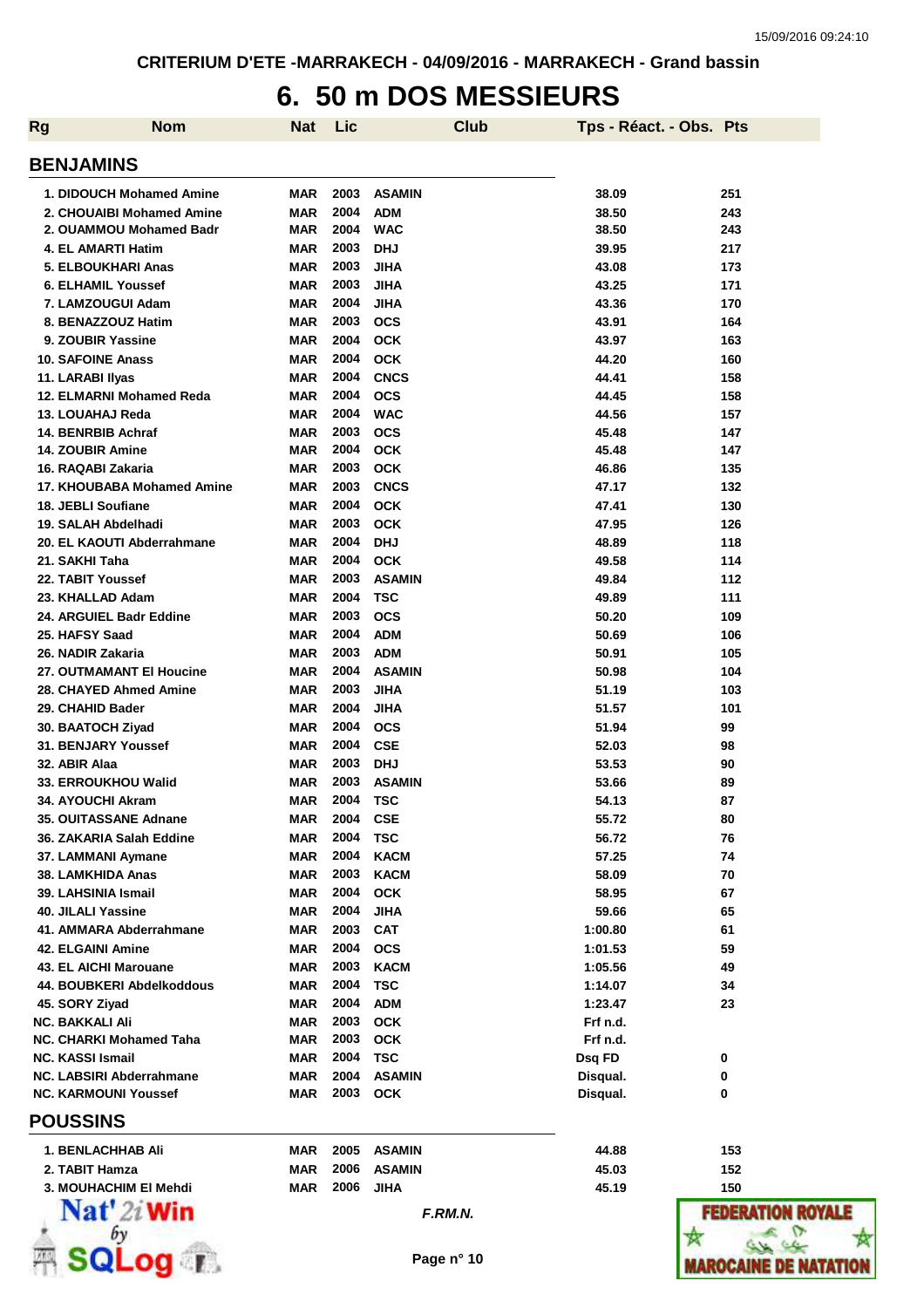## **6. 50 m DOS MESSIEURS**

| Rg                     | <b>Nom</b>                        | <b>Nat</b> | <b>Lic</b> | <b>Club</b>   | Tps - Réact. - Obs. Pts |     |
|------------------------|-----------------------------------|------------|------------|---------------|-------------------------|-----|
| <b>POUSSINS</b>        |                                   |            |            |               |                         |     |
|                        | <b>4. CHOUAIBI Saif Eddine</b>    | <b>MAR</b> | 2006       | <b>ADM</b>    | 48.13                   | 124 |
|                        | 5. BENHIDA Yasser                 | <b>MAR</b> | 2005       | <b>ASAMIN</b> | 48.50                   | 121 |
|                        | 6. MEDIANE Mohammed               | <b>MAR</b> | 2005       | <b>ADM</b>    | 49.77                   | 112 |
|                        | 7. SELLAFI Karim                  | <b>MAR</b> | 2005       | <b>OCK</b>    | 51.50                   | 101 |
| 8. HORMI Anis          |                                   | <b>MAR</b> | 2006       | <b>JIHA</b>   | 52.00                   | 98  |
|                        | 9. BELABBES Ahmed Amine           | <b>MAR</b> | 2006       | <b>DHJ</b>    | 52.06                   | 98  |
|                        | 10. BENRBIB Houssam               | <b>MAR</b> | 2006       | <b>OCS</b>    | 53.26                   | 91  |
|                        | 11. EL FATINE Abdelhamid          | <b>MAR</b> | 2005       | <b>CMM</b>    | 54.59                   | 85  |
|                        | 12. AMRI Soufiane                 | <b>MAR</b> | 2005       | <b>ASAMIN</b> | 54.60                   | 85  |
|                        | 13. HINDI Abdessamad              | <b>MAR</b> | 2005       | <b>ASAMIN</b> | 55.97                   | 79  |
|                        | 14. CHAHINE Ramy Jean             | <b>MAR</b> | 2006       | <b>ASAMIN</b> | 55.98                   | 79  |
|                        | <b>15. SOUHAIB Yassir</b>         | <b>MAR</b> | 2006       | <b>CMND</b>   | 56.10                   | 78  |
| 16. ABDOUH Jad         |                                   | <b>MAR</b> | 2005       | <b>JIHA</b>   | 57.35                   | 73  |
|                        | 17. CHAFFAA Abdelhakim            | <b>MAR</b> | 2006       | <b>CSE</b>    | 58.02                   | 71  |
|                        | <b>18. QUITAR Mohamed</b>         | <b>MAR</b> | 2005       | <b>ADM</b>    | 1:00.08                 | 64  |
|                        | 19. MAJDAR Mohamed                | <b>MAR</b> | 2005       | <b>KACM</b>   | 1:02.23                 | 57  |
|                        | <b>20. OUITASSANE Nizar</b>       | <b>MAR</b> | 2006       | <b>CSE</b>    | 1:03.45                 | 54  |
|                        | 21. SOUBAI Abderrahman            | <b>MAR</b> | 2006       | <b>KACM</b>   | 1:05.56                 | 49  |
|                        | 22. SABIH Abdelkarim              | <b>MAR</b> | 2006       | <b>KACM</b>   | 1:10.48                 | 39  |
|                        | 23. MOKRINI Mohamed Amine         | <b>MAR</b> | 2006       | <b>TSC</b>    | 1:13.22                 | 35  |
|                        | 24. CHAKIR Ismail                 | <b>MAR</b> | 2006       | <b>KACM</b>   | 1:15.63                 | 32  |
|                        | 25. JERRARI Reda                  | <b>MAR</b> | 2006       | <b>KACM</b>   | 1:18.25                 | 29  |
|                        | <b>NC. BENATMANE Amr</b>          | <b>MAR</b> | 2005       | <b>TSC</b>    | Frf n.d.                |     |
|                        | <b>NC. BELAAZRI Mohamed Amine</b> | <b>MAR</b> | 2005       | <b>KACM</b>   | Frf n.d.                |     |
|                        | <b>NC. AGOURAM Adam</b>           | <b>MAR</b> | 2006       | <b>CMND</b>   | Frf n.d.                |     |
|                        | NC. ELKHATIBI Yahya               | <b>MAR</b> | 2006       | <b>DHJ</b>    | Disqual.                | 0   |
| <b>NC. KHALIL Adam</b> |                                   | <b>MAR</b> | 2005       | <b>JIHA</b>   | Disqual.                | 0   |



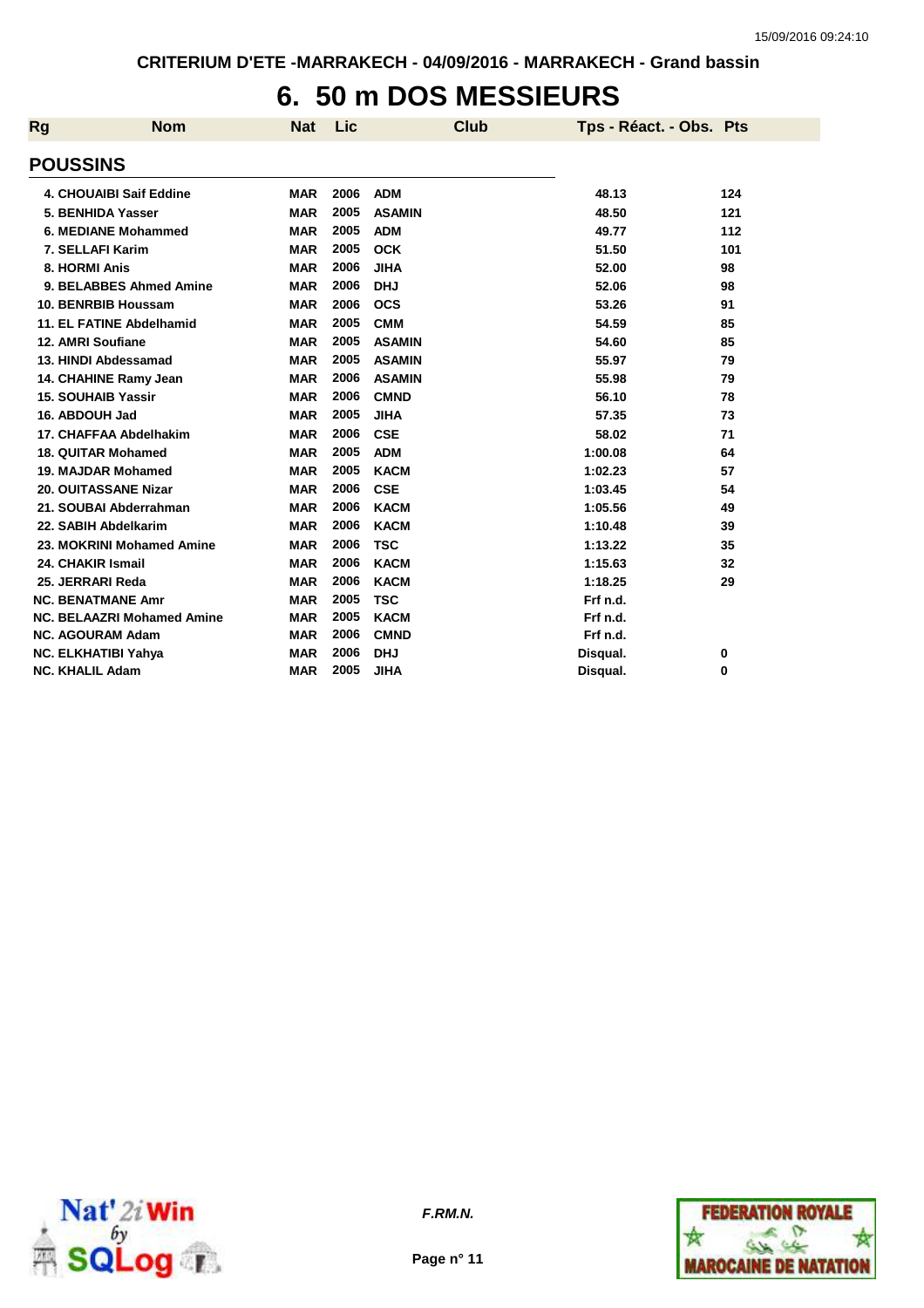## **7. 4 x 50 m 4 NAGES MIXTE**

| <b>Rg</b>            | <b>Nom</b>                        | Nat        | Lic      | <b>Club</b>   | Tps - Réact. - Obs. Pts |                          |
|----------------------|-----------------------------------|------------|----------|---------------|-------------------------|--------------------------|
| <b>BENJAMINS</b>     |                                   |            |          |               |                         |                          |
| 1. LABYAD Rania      |                                   | <b>MAR</b> | 2003     | <b>CSE</b>    | 2:33.20                 | 0                        |
|                      | <b>BOUJNANE Rim</b>               | <b>MAR</b> | 2003     | <b>CSE</b>    |                         | 0                        |
|                      | <b>CHAFFAA Mohammed</b>           | <b>MAR</b> | 2003     | <b>CSE</b>    |                         | 0                        |
|                      | <b>BENJARY Abderrahmane</b>       | MAR        | 2003     | <b>CSE</b>    |                         | 0                        |
| 2. TABATI Ghita      |                                   | <b>MAR</b> | 2004     | <b>WAC</b>    | 2:36.25                 | 0                        |
|                      | <b>MACHKOUR Chahd</b>             | <b>MAR</b> | 2004     | <b>WAC</b>    |                         | 0                        |
|                      | <b>EL YOUSFI Ismail</b>           | <b>MAR</b> | 2004     | <b>WAC</b>    |                         | 0                        |
|                      | <b>OUAMMOU Mohamed Badr</b>       | <b>MAR</b> | 2004     | <b>WAC</b>    |                         | 0                        |
|                      | 3. CHOUAIBI Mohamed Amine         | MAR        | 2004     | <b>ADM</b>    | 2:36.97                 | 0                        |
|                      | <b>BELOUAD Achraf</b>             | <b>MAR</b> | 2003     | <b>ADM</b>    |                         | 0                        |
|                      | <b>ANOUAR EL ALAMI Manal</b>      | MAR        | 2003     | <b>ADM</b>    |                         | 0                        |
|                      | <b>MAHASSINE Samia</b>            | <b>MAR</b> | 2003     | <b>ADM</b>    |                         | 0                        |
|                      | 4. ELJAZOULI Ihssane              | <b>MAR</b> | 2003     | <b>OCS</b>    | 2:41.97                 | 0                        |
| <b>BAYAR Nidal</b>   |                                   | <b>MAR</b> | 2003     | <b>OCS</b>    |                         | 0                        |
| <b>ZINE Ouadii</b>   |                                   | <b>MAR</b> | 2003     | <b>OCS</b>    |                         | 0                        |
|                      | <b>REKHLA Zakaria</b>             | <b>MAR</b> | 2004     | <b>OCS</b>    |                         | 0                        |
| 5. EL BOUZKRI Aya    |                                   | <b>MAR</b> | 2003     | <b>CNCS</b>   | 2:47.78                 | 0                        |
|                      | <b>ARSALANE Rim</b>               | MAR        | 2004     | <b>CNCS</b>   |                         | 0                        |
|                      | <b>HASSOUNE Yassine</b>           | <b>MAR</b> | 2004     | <b>CNCS</b>   |                         | 0                        |
| <b>LARABI Ilyas</b>  |                                   | MAR        | 2004     | <b>CNCS</b>   |                         | 0                        |
| 6. ZEKRITI Sara      |                                   | <b>MAR</b> | 2004     | <b>JIHA</b>   | 2:48.55                 | 0                        |
|                      | <b>ELBOUKHARI Anas</b>            | <b>MAR</b> | 2003     | <b>JIHA</b>   |                         | 0                        |
|                      | <b>BOUOUFOUSSE Aalia</b>          | <b>MAR</b> | 2004     | <b>JIHA</b>   |                         | 0                        |
|                      | <b>LAMZOUGUI Adam</b>             | <b>MAR</b> | 2004     | <b>JIHA</b>   |                         | 0                        |
| 7. ZOUBIR Yassine    |                                   | MAR        | 2004     | <b>OCK</b>    | 2:49.34                 | 0                        |
|                      | <b>MALLOULI Hala</b>              | <b>MAR</b> | 2003     | <b>OCK</b>    |                         | 0                        |
|                      | <b>ELBANNAY Riyad Abdelbasset</b> | MAR        | 2003     | <b>OCK</b>    |                         | 0                        |
|                      | <b>ES SAMAKI Douaa</b>            | <b>MAR</b> | 2004     | <b>OCK</b>    |                         | 0                        |
|                      | 8. KARADA Youssef                 | <b>MAR</b> | 2003     | <b>CMND</b>   | 2:59.44                 | 0                        |
|                      | <b>TOURBI Oumniyya</b>            | <b>MAR</b> | 2003     | <b>CMND</b>   |                         | 0                        |
|                      | <b>RABOUN Ayoub</b>               | <b>MAR</b> | 2003     | <b>CMND</b>   |                         | 0                        |
| <b>DARIF Ghita</b>   |                                   | <b>MAR</b> | 2003     | <b>CMND</b>   |                         | 0                        |
| 9. EL AZHAR Ines     |                                   | <b>MAR</b> | 2004     | <b>TSC</b>    | 3:03.80                 | 0                        |
|                      | <b>KHALLAD Adam</b>               | MAR        | 2004     | <b>TSC</b>    |                         | 0                        |
|                      | <b>LAALA Younes</b>               | <b>MAR</b> | 2004     | <b>TSC</b>    |                         | 0                        |
| <b>MAKY Sara</b>     |                                   | <b>MAR</b> | 2004 TSC |               |                         | 0                        |
| 10. EL AISSARI Nada  |                                   | MAR        |          | 2003 ASAMIN   | 3:06.16                 | 0                        |
|                      | <b>BERRADA Habiba</b>             | <b>MAR</b> | 2003     | <b>ASAMIN</b> |                         | 0                        |
|                      | <b>DIDOUCH Mohamed Amine</b>      | <b>MAR</b> | 2003     | <b>ASAMIN</b> |                         | 0                        |
|                      | <b>TABIT Youssef</b>              | MAR        |          | 2003 ASAMIN   |                         | 0                        |
| 11. JAA Yassine      |                                   | <b>MAR</b> | 2003     | <b>CBN</b>    | 3:22.34                 | 0                        |
|                      | <b>KHAOURI MAHIR Youssef</b>      | <b>MAR</b> | 2003     | <b>CBN</b>    |                         | 0                        |
|                      | <b>HABERRAIH Fatima Ezzahra</b>   | <b>MAR</b> |          | 2004 CBN      |                         | 0                        |
| <b>DOUIOUI Nada</b>  |                                   | <b>MAR</b> |          | 2003 CBN      |                         | 0                        |
| 12. MAHROUJ Hiba     |                                   | <b>MAR</b> | 2004     | <b>CKM</b>    | 4:05.86                 | 0                        |
|                      | <b>AL BAKRACHI Yasser</b>         | <b>MAR</b> | 2004     | <b>CKM</b>    |                         | 0                        |
| <b>JARDINI Hala</b>  |                                   | <b>MAR</b> | 2003     | <b>CKM</b>    |                         | 0                        |
|                      | <b>YOUSFI Soufian</b>             | <b>MAR</b> | 2004     | <b>CKM</b>    |                         | 0                        |
|                      | <b>NC. HAFFEYANE Salma</b>        | <b>MAR</b> | 2003     | <b>KACM</b>   | Disqual.                | 0                        |
|                      | <b>ED DRIEF Sarah</b>             | MAR        | 2004     | <b>KACM</b>   |                         | 0                        |
| <b>FIDADI Fayçal</b> |                                   | <b>MAR</b> | 2003     | <b>KACM</b>   |                         | 0                        |
|                      | <b>JERRARI Mohamed</b>            | MAR        | 2003     | <b>KACM</b>   |                         | 0                        |
| <b>POUSSINS</b>      |                                   |            |          |               |                         |                          |
|                      | 1. DAHLANE Oumaima                | <b>MAR</b> | 2005     | <b>JIHA</b>   | 3:01.14                 | 0                        |
|                      | <b>EL MOUMI Nabil</b>             | <b>MAR</b> | 2006     | <b>JIHA</b>   |                         | 0                        |
|                      | <b>ALADLOUNI Ghita</b>            | <b>MAR</b> | 2006     | <b>JIHA</b>   |                         | 0                        |
|                      | $\mathbf{Nat}'$ 2i Win            |            |          | F.RM.N.       |                         | <b>FEDERATION ROYALE</b> |
|                      | by                                |            |          |               |                         |                          |
|                      |                                   |            |          | Page n° 12    |                         |                          |
|                      | SQLog r                           |            |          |               |                         | MAROCAINE DE NATATIO     |

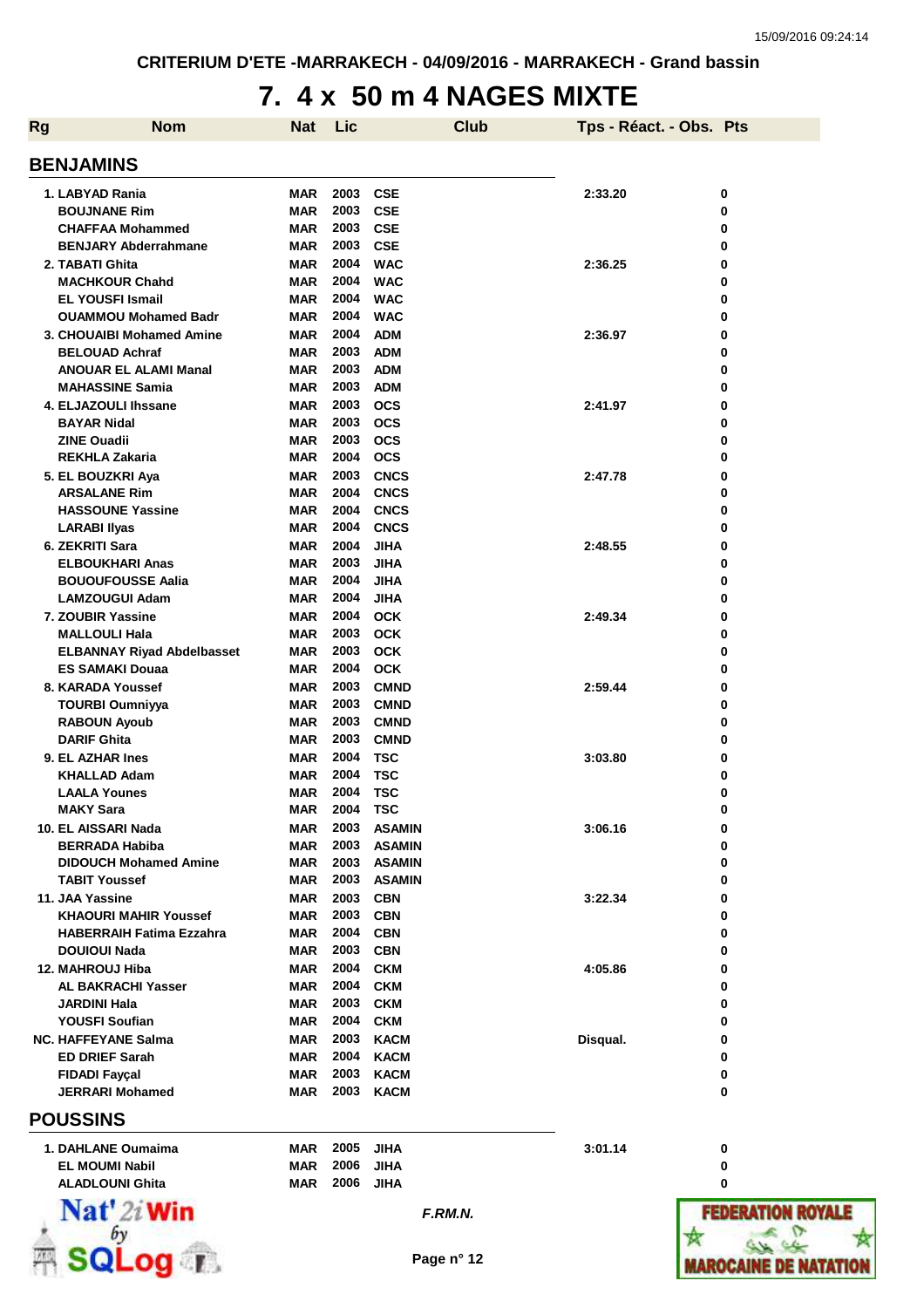#### **7. 4 x 50 m 4 NAGES MIXTE**

| Rg | <b>Nom</b>                     | <b>Nat</b> | Lic  |             | <b>Club</b> | Tps - Réact. - Obs. Pts |   |
|----|--------------------------------|------------|------|-------------|-------------|-------------------------|---|
|    | <b>POUSSINS</b>                |            |      |             |             |                         |   |
|    | <b>MOUHACHIM EI Mehdi</b>      | <b>MAR</b> | 2006 | <b>JIHA</b> |             |                         | 0 |
|    | 2. BOUCHANE Mohamed Taha       | <b>MAR</b> | 2006 | <b>ADM</b>  |             | 3:06.38                 | 0 |
|    | <b>UHAMMOUCH Oumaima</b>       | <b>MAR</b> | 2005 | <b>ADM</b>  |             |                         | 0 |
|    | <b>ZAGRI Yahya</b>             | <b>MAR</b> | 2006 | <b>ADM</b>  |             |                         | 0 |
|    | <b>MESLOUH Malak</b>           | <b>MAR</b> | 2006 | <b>ADM</b>  |             |                         | 0 |
|    | 3. LAHLAISSI Israa             | <b>MAR</b> | 2006 | <b>TSC</b>  |             | 3:08.33                 | 0 |
|    | <b>BOUSLIM Ali</b>             | <b>MAR</b> | 2006 | <b>TSC</b>  |             |                         | 0 |
|    | <b>LAKRADI Iness</b>           | <b>MAR</b> | 2005 | <b>TSC</b>  |             |                         | 0 |
|    | <b>BENATMANE Amr</b>           | <b>MAR</b> | 2005 | <b>TSC</b>  |             |                         | 0 |
|    | 4. BKHIBKHI Islam              | <b>MAR</b> | 2005 | <b>CMND</b> |             | 3:15.47                 | 0 |
|    | <b>OURTANE Haitam Safouane</b> | <b>MAR</b> | 2005 | <b>CMND</b> |             |                         | 0 |
|    | <b>BKHIBKHI Aya</b>            | <b>MAR</b> | 2005 | <b>CMND</b> |             |                         | 0 |
|    | <b>GHANNAM Abdelghani</b>      | <b>MAR</b> | 2005 | <b>CMND</b> |             |                         | 0 |
|    | 5. BOUJNANE Achraf             | <b>MAR</b> | 2006 | <b>CSE</b>  |             | 3:29.44                 | 0 |
|    | <b>SOBAII Salma</b>            | <b>MAR</b> | 2005 | <b>CSE</b>  |             |                         | 0 |
|    | <b>LABYAD Yassmine</b>         | <b>MAR</b> | 2005 | <b>CSE</b>  |             |                         | 0 |
|    | <b>CHAFFAA Abdelhakim</b>      | <b>MAR</b> | 2006 | <b>CSE</b>  |             |                         | 0 |
|    | 6. AKMAKH Mehdi                | <b>MAR</b> | 2006 | <b>CBN</b>  |             | 4:28.09                 | 0 |
|    | <b>SOUKAR Hamza</b>            | <b>MAR</b> | 2005 | <b>CBN</b>  |             |                         | 0 |
|    | <b>SABER Hajar</b>             | <b>MAR</b> | 2005 | <b>CBN</b>  |             |                         | 0 |
|    | <b>ENNAJI Ikram</b>            | <b>MAR</b> | 2005 | <b>CBN</b>  |             |                         | 0 |
|    | NC. EZZAOUI Mohamed Adil       | <b>MAR</b> | 2005 | <b>CKM</b>  |             | Frf n.d.                |   |
|    | <b>HAISSENE Hajar</b>          | <b>MAR</b> | 2006 | <b>CKM</b>  |             |                         |   |
|    | <b>KHOULAKI Mohamed</b>        | <b>MAR</b> | 2006 | <b>CKM</b>  |             |                         |   |
|    | <b>SOUHJOUD Abderrazzak</b>    | <b>MAR</b> | 2005 | <b>CKM</b>  |             |                         |   |
|    |                                |            |      |             |             |                         |   |



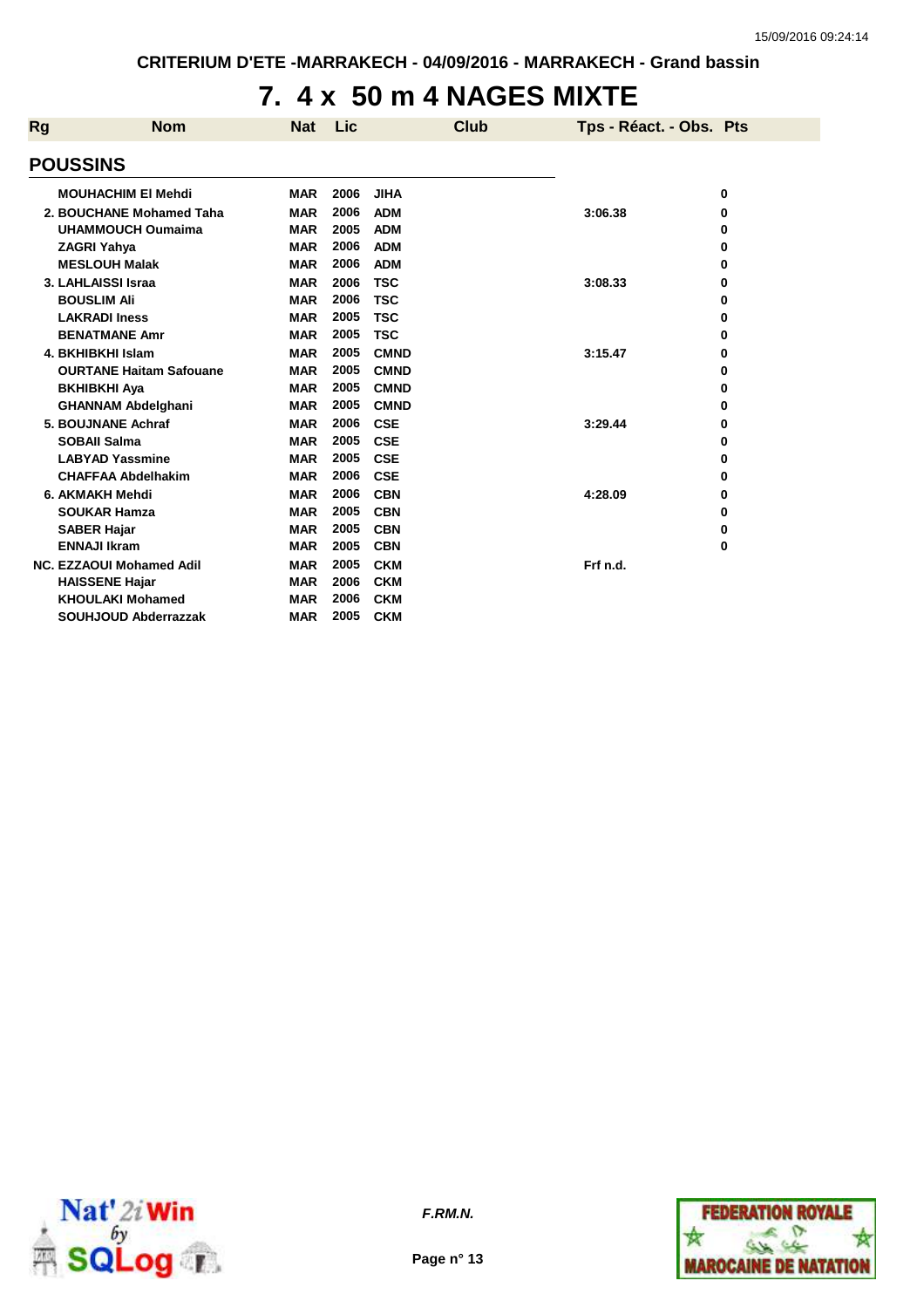### **8. 200 m 4 NAGES MESSIEURS**

| <b>Rg</b> | <b>Nom</b>                        | <b>Nat</b> | Lic  | <b>Club</b>   | Tps - Réact. - Obs. Pts |     |
|-----------|-----------------------------------|------------|------|---------------|-------------------------|-----|
|           | <b>BENJAMINS</b>                  |            |      |               |                         |     |
|           | 1. OUAMMOU Mohamed Badr           | <b>MAR</b> | 2004 | <b>WAC</b>    | 2:59.54                 | 258 |
|           | 2. CHAFFAA Mohammed               | <b>MAR</b> | 2003 | <b>CSE</b>    | 3:03.00                 | 244 |
|           | 3. EL YOUSFI Ismail               | <b>MAR</b> | 2004 | <b>WAC</b>    | 3:06.98                 | 228 |
|           | 4. DIDOUCH Mohamed Amine          | <b>MAR</b> | 2003 | <b>ASAMIN</b> | 3:07.22                 | 227 |
|           | 5. BENJARY Abderrahmane           | <b>MAR</b> | 2003 | <b>CSE</b>    | 3:10.78                 | 215 |
|           | 6. BELOUAD Achraf                 | <b>MAR</b> | 2003 | <b>ADM</b>    | 3:11.75                 | 212 |
|           | 7. LARABI IIyas                   | <b>MAR</b> | 2004 | <b>CNCS</b>   | 3:11.98                 | 211 |
|           | 8. BOUIRIG Mehdi                  | <b>MAR</b> | 2004 | <b>ADM</b>    | 3:16.88                 | 195 |
|           | 9. LAMZOUGUI Adam                 | <b>MAR</b> | 2004 | <b>JIHA</b>   | 3:19.34                 | 188 |
|           | 10. ELBANNAY Riyad Abdelbasset    | <b>MAR</b> | 2003 | <b>OCK</b>    | 3:20.63                 | 185 |
|           | 11. BOUKIOUD Saad                 | <b>MAR</b> | 2004 | <b>CNCS</b>   | 3:21.05                 | 184 |
|           | 12. LAHLYAL Ahmed Moubarak        | <b>MAR</b> | 2003 | <b>DHJ</b>    | 3:21.09                 | 183 |
|           | 13. LOUAHAJ Reda                  | <b>MAR</b> | 2004 | <b>WAC</b>    | 3:23.06                 | 178 |
|           | 14. KOBBI Nassim                  | <b>MAR</b> | 2003 | <b>CSE</b>    | 3:25.32                 | 172 |
|           | 15. ZINE Ouadii                   | <b>MAR</b> | 2003 | <b>OCS</b>    | 3:26.63                 | 169 |
|           | <b>16. LAALA Younes</b>           | <b>MAR</b> | 2004 | <b>TSC</b>    | 3:27.59                 | 167 |
|           | 17. ELMARNI Mohamed Reda          | <b>MAR</b> | 2004 | <b>OCS</b>    | 3:28.38                 | 165 |
|           | 18. SALAH Abdelhadi               | <b>MAR</b> | 2003 | <b>OCK</b>    | 3:31.97                 | 157 |
|           | 19. BENRBIB Achraf                | <b>MAR</b> | 2003 | <b>OCS</b>    | 3:32.09                 | 156 |
|           | 20. ELHAMIL Youssef               | <b>MAR</b> | 2003 | <b>JIHA</b>   | 3:36.26                 | 147 |
|           | 21. OUNACEUR Ahmed Amine          | <b>MAR</b> | 2004 | <b>CMND</b>   | 3:38.61                 | 143 |
|           | 22. KHOUBABA Mohamed Amine        | <b>MAR</b> | 2003 | <b>CNCS</b>   | 3:42.94                 | 134 |
|           | 23. ZOUBIR Amine                  | <b>MAR</b> | 2004 | <b>OCK</b>    | 3:43.32                 | 134 |
|           | 24. RAQABI Zakaria                | <b>MAR</b> | 2003 | <b>OCK</b>    | 3:44.44                 | 132 |
|           | <b>25. SAFOINE Anass</b>          | <b>MAR</b> | 2004 | <b>OCK</b>    | 3:48.81                 | 124 |
|           | 26. KARMOUNI Youssef              | <b>MAR</b> | 2003 | <b>OCK</b>    | 3:51.27                 | 120 |
|           | 27. CHAYED Ahmed Amine            | <b>MAR</b> | 2003 | <b>JIHA</b>   | 3:53.14                 | 118 |
|           | 28. JEBLI Soufiane                | <b>MAR</b> | 2004 | <b>OCK</b>    | 3:54.53                 | 115 |
|           | 29. SAKHI Taha                    | <b>MAR</b> | 2004 | <b>OCK</b>    | 3:59.44                 | 108 |
|           | 30. ZOUBIR Yassine                | <b>MAR</b> | 2004 | <b>OCK</b>    | 4:00.78                 | 107 |
|           | 31. HAFSY Saad                    | <b>MAR</b> | 2004 | <b>ADM</b>    | 4:01.50                 | 106 |
|           | 32. GOUMGHAR Mohamed              | <b>MAR</b> | 2003 | <b>CMND</b>   | 4:02.19                 | 105 |
|           | <b>33. BENJARY Youssef</b>        | <b>MAR</b> | 2004 | <b>CSE</b>    | 4:06.00                 | 100 |
|           | 34. CHAHID Bader                  | <b>MAR</b> | 2004 | JIHA          | 4:24.03                 | 81  |
|           | <b>NC. CHOUAIBI Mohamed Amine</b> | MAR        | 2004 | <b>ADM</b>    | Frf n.d.                |     |
|           | <b>NC. HMAITTANE Achraf</b>       | MAR        | 2003 | <b>CMND</b>   | Frf n.d.                |     |
|           | <b>NC. NADIR Zakaria</b>          | MAR        | 2003 | <b>ADM</b>    | Disqual.                | 0   |
|           | <b>NC. HASSOUNE Yassine</b>       | MAR        | 2004 | <b>CNCS</b>   | Disqual.                | 0   |
|           | <b>POUSSINS</b>                   |            |      |               |                         |     |
|           | 1. EL BOUZKRI Mohamed             | MAR        | 2005 | <b>CNCS</b>   | 3:27.27                 | 167 |
|           | 2. NOURDINE Mohamed Adam          | MAR        | 2005 | <b>OCK</b>    | 3:27.84                 | 166 |
|           | 3. BOUSLIM Ali                    | MAR        | 2006 | <b>TSC</b>    | 3:29.98                 | 161 |
|           | <b>4. EL MOUMI Nabil</b>          | MAR        | 2006 | <b>JIHA</b>   | 3:30.13                 | 161 |
|           | 5. BENHIDA Yasser                 | MAR        | 2005 | <b>ASAMIN</b> | 3:30.78                 | 159 |
|           | 6. DIANI Aymane                   | MAR        | 2005 | <b>JIHA</b>   | 3:34.03                 | 152 |
|           | 7. BENLACHHAB Ali                 | MAR        | 2005 | <b>ASAMIN</b> | 3:35.38                 | 149 |
|           | 8. MOUHACHIM EI Mehdi             | MAR        | 2006 | <b>JIHA</b>   | 3:36.60                 | 147 |
|           | 9. DAKI Rayane                    | MAR        | 2005 | <b>OCK</b>    | 3:49.14                 | 124 |
|           | 10. ZAGRI Yahya                   | MAR        | 2006 | <b>ADM</b>    | 3:52.16                 | 119 |
|           | 11. CHAYED Youssef                | MAR        | 2005 | <b>JIHA</b>   | 3:57.00                 | 112 |
|           | 12. ABDOUH Jad                    | MAR        | 2005 | <b>JIHA</b>   | 3:59.50                 | 108 |
|           | 13. SELLAFI Karim                 | MAR        | 2005 | <b>OCK</b>    | 4:01.69                 | 105 |
|           | 14. YAHI Youssef                  | MAR        | 2006 | <b>ADM</b>    | 4:11.25                 | 94  |



**F.RM.N.**

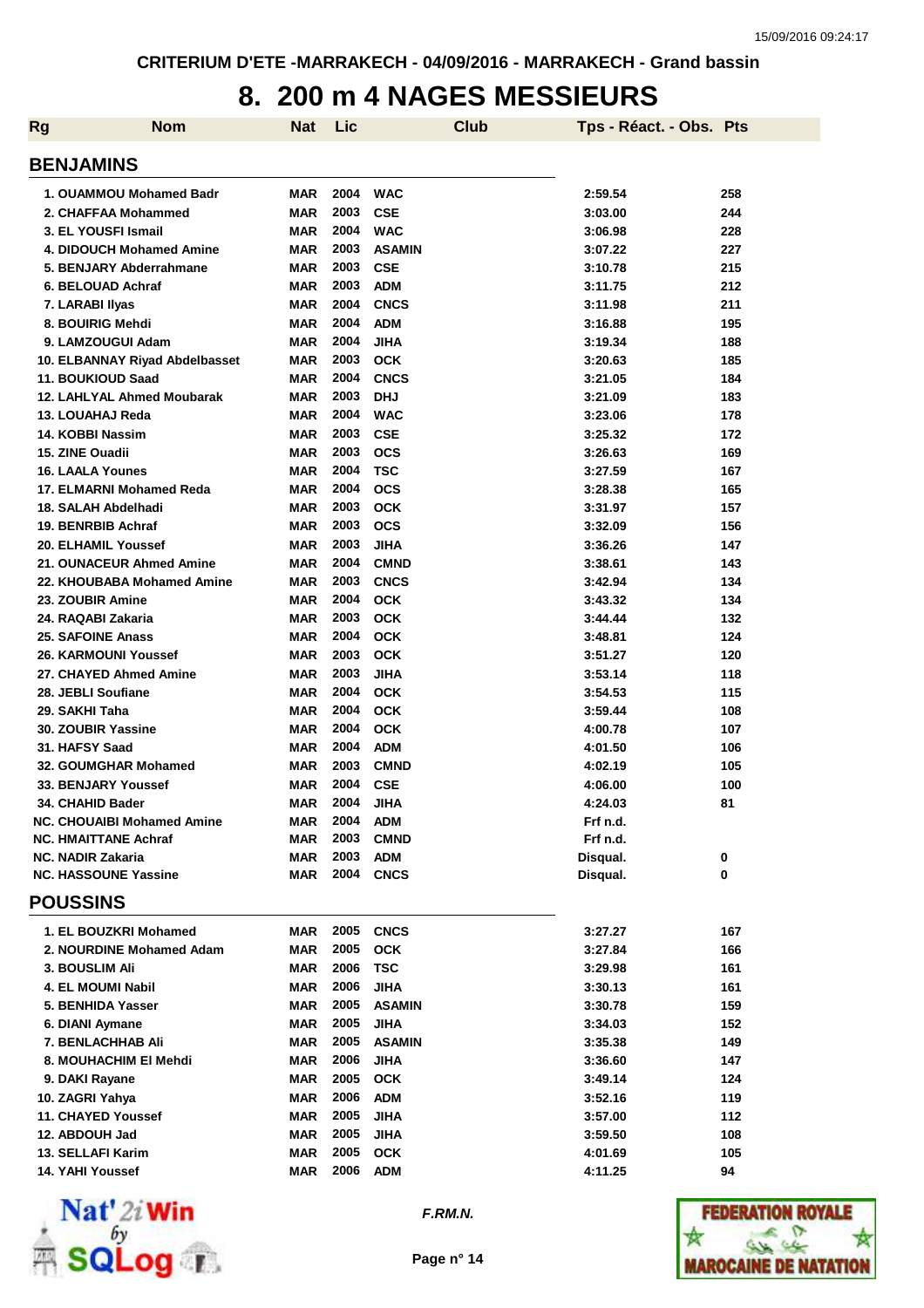## **8. 200 m 4 NAGES MESSIEURS**

| Rg                              | <b>Nom</b> | <b>Nat</b> | <b>Lic</b> | <b>Club</b> | Tps - Réact. - Obs. Pts |    |
|---------------------------------|------------|------------|------------|-------------|-------------------------|----|
| <b>POUSSINS</b>                 |            |            |            |             |                         |    |
| <b>15. SOUHAIB Yassir</b>       |            | MAR        | 2006       | <b>CMND</b> | 4:55.16                 | 58 |
| <b>NC. ZARQUAN Iliass</b>       |            | <b>MAR</b> | 2005       | JIHA        | Frf n.d.                |    |
| <b>NC. NACHAT Yahya</b>         |            | <b>MAR</b> | 2006       | <b>WAC</b>  | Frf n.d.                |    |
| <b>NC. ALACHBILI Zakaria</b>    |            | MAR        | 2006       | <b>WAC</b>  | Frf n.d.                |    |
| NC. BOUCHANE Mohamed Taha       |            | <b>MAR</b> | 2006       | <b>ADM</b>  | Disqual.                | 0  |
| <b>NC. CHOUAIBI Saif Eddine</b> |            | <b>MAR</b> | 2006       | <b>ADM</b>  | Disqual.                | 0  |
| NC. OURTANE Haitam Safouane     |            | <b>MAR</b> | 2005       | <b>CMND</b> | Disqual.                | 0  |



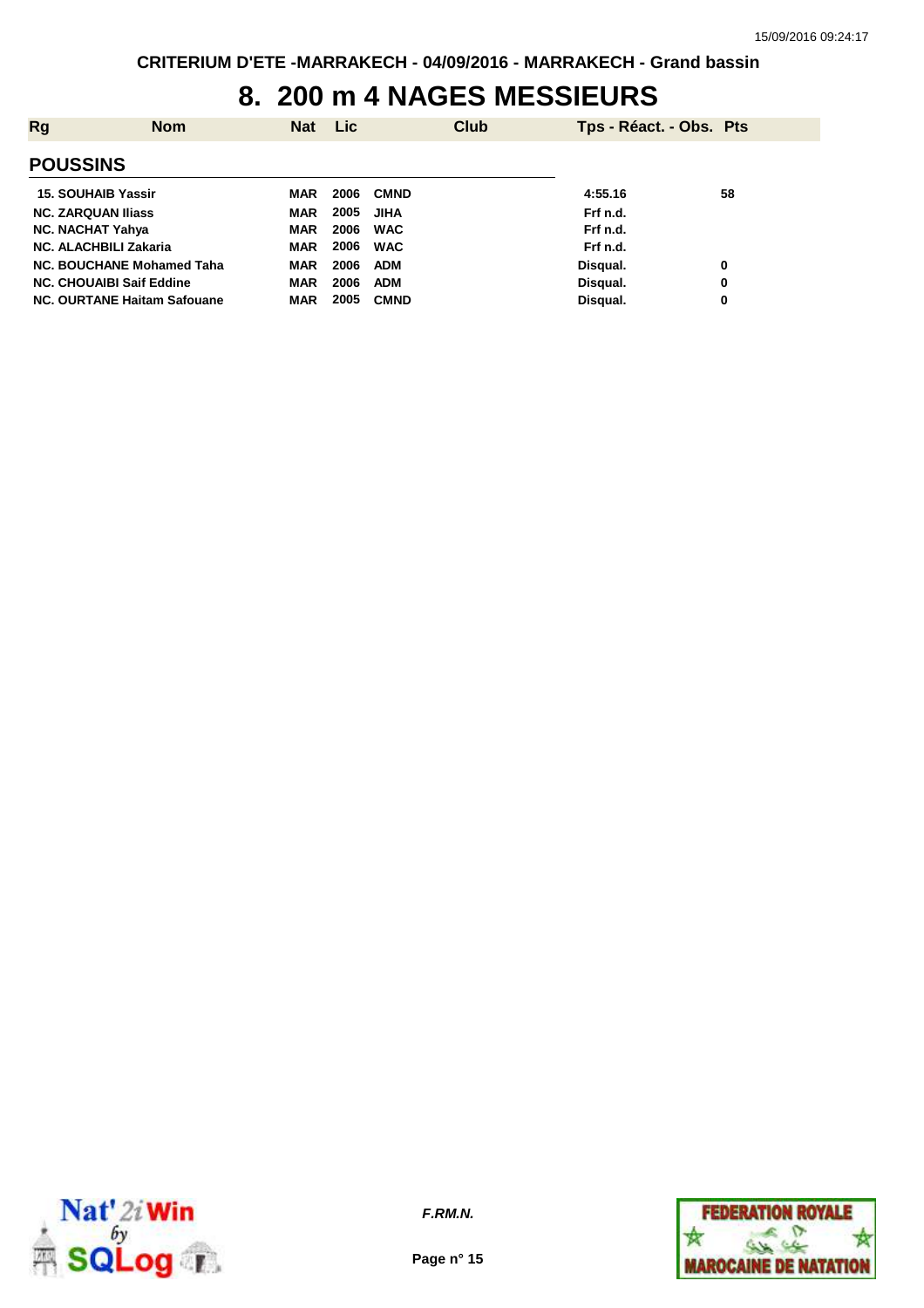## **9. 200 m 4 NAGES DAMES**

| <b>Rg</b> | <b>Nom</b>                   | Nat        | Lic  | <b>Club</b>           | Tps - Réact. - Obs. Pts |     |
|-----------|------------------------------|------------|------|-----------------------|-------------------------|-----|
|           | <b>BENJAMINS</b>             |            |      |                       |                         |     |
|           | 1. MACHKOUR Chahd            | <b>MAR</b> | 2004 | <b>WAC</b>            | 3:03.69                 | 323 |
|           | 2. BOUJNANE Rim              | <b>MAR</b> | 2003 | <b>CSE</b>            | 3:06.97                 | 307 |
|           | 3. MAHASSINE Samia           | <b>MAR</b> | 2003 | <b>ADM</b>            | 3:10.03                 | 292 |
|           | 4. DARA Aya                  | <b>MAR</b> | 2004 | <b>CNCS</b>           | 3:14.84                 | 271 |
|           | 5. BOUOUFOUSSE Aalia         | <b>MAR</b> | 2004 | <b>JIHA</b>           | 3:18.75                 | 255 |
|           | 6. ANOUAR EL ALAMI Manal     | <b>MAR</b> | 2003 | <b>ADM</b>            | 3:19.08                 | 254 |
|           | 7. RGUIB Nora                | <b>MAR</b> | 2003 | <b>CCC</b>            | 3:20.53                 | 248 |
|           | 8. LABYAD Rania              | <b>MAR</b> | 2003 | <b>CSE</b>            | 3:20.91                 | 247 |
|           | 9. ZOHRY Amira               | <b>MAR</b> | 2004 | <b>WAC</b>            | 3:21.88                 | 244 |
|           | 10. BAYAR Nidal              | <b>MAR</b> | 2003 | <b>OCS</b>            | 3:24.34                 | 235 |
|           | 11. MAKY Sara                | <b>MAR</b> | 2004 | <b>TSC</b>            | 3:25.14                 | 232 |
|           | 12. ZEKRITI Sara             | <b>MAR</b> | 2004 | <b>JIHA</b>           | 3:26.00                 | 229 |
|           | 13. TABATI Ghita             | <b>MAR</b> | 2004 | <b>WAC</b>            | 3:31.45                 | 212 |
|           | <b>14. ELJAZOULI Ihssane</b> | <b>MAR</b> | 2003 | <b>OCS</b>            | 3:32.92                 | 207 |
|           | <b>15. EL MACHFOU Salma</b>  | <b>MAR</b> | 2003 | <b>JIHA</b>           | 3:45.13                 | 175 |
|           | <b>16. BANADI Yasmine</b>    | <b>MAR</b> | 2003 | <b>OCK</b>            | 3:45.83                 | 174 |
|           | 17. EL BOUZKRI Aya           | <b>MAR</b> | 2003 | <b>CNCS</b>           | 3:46.95                 | 171 |
|           | 18. YAHI Nada                | <b>MAR</b> | 2004 | <b>ADM</b>            | 3:50.61                 | 163 |
|           | 19. SIHAMI Imane             | <b>MAR</b> | 2004 | <b>OCK</b>            | 3:52.88                 | 158 |
|           | 20. BARKHOUNE Aya            | <b>MAR</b> | 2003 | <b>OCK</b>            | 3:54.88                 | 154 |
|           | 21. ES SAMAKI Douaa          | <b>MAR</b> | 2004 | <b>OCK</b>            | 3:59.31                 | 146 |
|           | 22. ZOUBIR Sarah             | <b>MAR</b> | 2004 | <b>OCK</b>            | 4:01.03                 | 143 |
|           | 23. MORCHID Widad            | <b>MAR</b> | 2004 | <b>OCK</b>            | 4:03.31                 | 139 |
|           | 24. MIKOU Aya                | <b>MAR</b> | 2003 | <b>ADM</b>            | 4:05.84                 | 135 |
|           | 25. HARRAS Chaimaa           | <b>MAR</b> | 2004 | <b>OCK</b>            | 4:11.22                 | 126 |
|           | <b>NC. ARSALANE Ranya</b>    | <b>MAR</b> | 2004 | <b>CNCS</b>           | <b>\bandon</b>          | 0   |
|           | <b>POUSSINS</b>              |            |      |                       |                         |     |
|           | 1. ELMAHBOUBI Khadija        | <b>MAR</b> | 2005 | <b>ADM</b>            | 3:19.33                 | 253 |
|           | 2. HASSOUNE Rim              | <b>MAR</b> | 2006 | <b>CNCS</b>           | 3:31.66                 | 211 |
|           | 3. LAHLAISSI Israa           | <b>MAR</b> | 2006 | <b>TSC</b>            | 3:33.44                 | 206 |
|           | 4. ALADLOUNI Ghita           | <b>MAR</b> | 2006 | <b>JIHA</b>           | 3:36.25                 | 198 |
|           | 5. DAHLANE Oumaima           | <b>MAR</b> | 2005 | <b>JIHA</b>           | 3:41.76                 | 184 |
|           | 6. SALMAN Kenza              | <b>MAR</b> | 2005 | <b>R.C.A.NATATION</b> | 3:41.78                 | 184 |
|           | 7. UHAMMOUCH Oumaima         | MAR        | 2005 | <b>ADM</b>            | 3:47.50                 | 170 |
|           | 8. BKHIBKHI Islam            | MAR        | 2005 | <b>CMND</b>           | 3:50.81                 | 163 |
|           | 9. MESLOUH Malak             | <b>MAR</b> | 2006 | <b>ADM</b>            | 3:55.28                 | 154 |
|           | 10. EL OUADIH Lina           | <b>MAR</b> | 2006 | <b>JIHA</b>           | 3:57.80                 | 149 |
|           | 11. BALLOUK Amina            | <b>MAR</b> | 2005 | <b>CNCS</b>           | 3:58.10                 | 148 |
|           | 12. BKHIBKHI Aya             | <b>MAR</b> | 2005 | <b>CMND</b>           | 4:04.13                 | 137 |
|           | 13. LEZREK Douaa             | <b>MAR</b> | 2006 | <b>JIHA</b>           | 4:11.55                 | 126 |
|           | 14. CHBALY Sara              | <b>MAR</b> | 2006 | <b>JIHA</b>           | 4:25.14                 | 107 |
|           | <b>NC. LABYAD Yassmine</b>   | <b>MAR</b> | 2005 | CSE                   | Disqual.                | 0   |



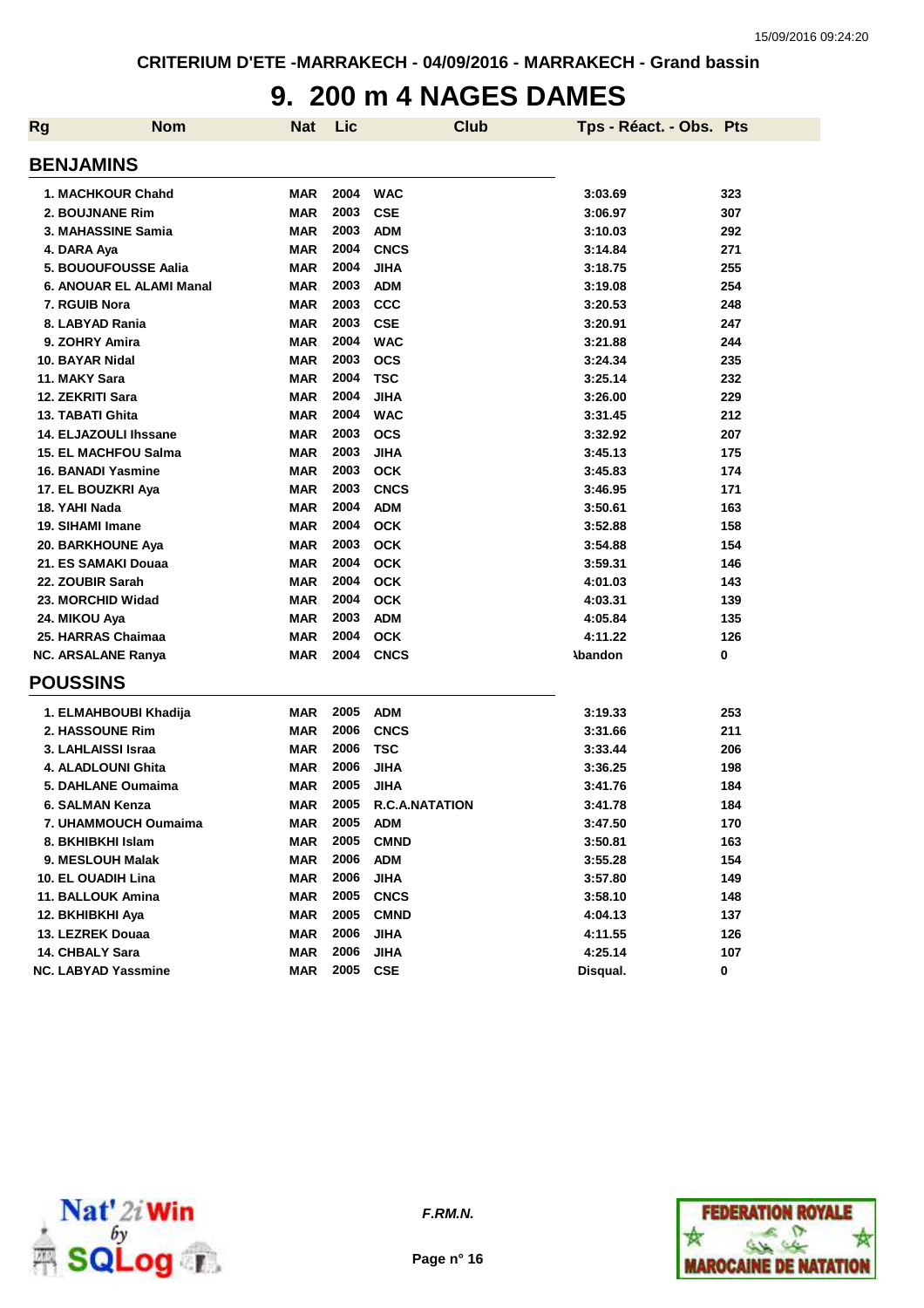#### **10. 50 m BRASSE MESSIEURS**

| <b>Rg</b> | <b>Nom</b>                       | <b>Nat</b> | <b>Lic</b> |               | <b>Club</b> | Tps - Réact. - Obs. Pts |                   |
|-----------|----------------------------------|------------|------------|---------------|-------------|-------------------------|-------------------|
|           | <b>BENJAMINS</b>                 |            |            |               |             |                         |                   |
|           | 1. OUAMMOU Mohamed Badr          | MAR        | 2004       | <b>WAC</b>    |             | 39.92                   | 298               |
|           | 2. BELOUAD Achraf                | <b>MAR</b> | 2003       | <b>ADM</b>    |             | 40.31                   | 289               |
|           | 3. CHAFFAA Mohammed              | <b>MAR</b> | 2003       | <b>CSE</b>    |             | 41.50                   | 265               |
|           | 4. JAA Yassine                   | <b>MAR</b> | 2003       | <b>CBN</b>    |             | 41.72                   | 261               |
|           | 5. ELBANNAY Riyad Abdelbasset    | <b>MAR</b> | 2003       | <b>OCK</b>    |             | 42.59                   | 245               |
|           | <b>6. CHOUAIBI Mohamed Amine</b> | <b>MAR</b> | 2004       | <b>ADM</b>    |             | 43.38                   | 232               |
|           | 7. REKHLA Zakaria                | <b>MAR</b> | 2004       | <b>OCS</b>    |             | 43.45                   | 231               |
|           | 8. ELBOUKHARI Anas               | <b>MAR</b> | 2003       | <b>JIHA</b>   |             | 44.66                   | 213               |
|           | 9. LAMZOUGUI Adam                | <b>MAR</b> | 2004       | <b>JIHA</b>   |             | 45.47                   | 201               |
|           | 10. LAMKHIDA Anas                | <b>MAR</b> | 2003       | <b>KACM</b>   |             | 45.56                   | 200               |
|           | 11. EL AMARTI Hatim              | <b>MAR</b> | 2003       | <b>DHJ</b>    |             | 45.78                   | 197               |
|           | 12. SAISSI Anwar                 | MAR        | 2003       | <b>OCS</b>    |             | 46.14                   | 193               |
|           | 13. BENAZZOUZ Hatim              | <b>MAR</b> | 2003       | <b>OCS</b>    |             | 46.32                   | 190               |
|           | 14. MAAT ALLAH Abdelwadoud       | <b>MAR</b> | 2003       | <b>OCS</b>    |             | 46.66                   | 186               |
|           | 15. SALAH Abdelhadi              | <b>MAR</b> | 2003       | <b>OCK</b>    |             | 47.20                   | 180               |
|           | 15. LOUAHAJ Reda                 | <b>MAR</b> | 2004       | <b>WAC</b>    |             | 47.20                   | 180               |
|           | 17. TABIT Youssef                | MAR        | 2003       | <b>ASAMIN</b> |             | 47.59                   | 176               |
|           | <b>18. OUNACEUR Ahmed Amine</b>  | <b>MAR</b> | 2004       | <b>CMND</b>   |             | 47.75                   | 174               |
|           | 19. SAISSI Amjad                 | <b>MAR</b> | 2003       | <b>OCS</b>    |             | 48.04                   | 171               |
|           | 20. KHAOURI MAHIR Youssef        | <b>MAR</b> | 2003       | <b>CBN</b>    |             | 48.28                   | 168               |
|           | 21. KARMOUNI Youssef             | <b>MAR</b> | 2003       | <b>OCK</b>    |             | 48.33                   | 168               |
|           | 22. BOUIRIG Mehdi                | <b>MAR</b> | 2004       | <b>ADM</b>    |             | 48.86                   | 162               |
|           | 23. ELGAINI Amine                | <b>MAR</b> | 2004       | <b>OCS</b>    |             | 49.13                   | 160               |
|           | 23. LARABI Ilyas                 | <b>MAR</b> | 2004       | <b>CNCS</b>   |             | 49.13                   | 160               |
|           | 25. LAHSINIA Ismail              | <b>MAR</b> | 2004       | <b>OCK</b>    |             | 49.66                   | 154               |
|           | 26. HAFSY Saad                   | <b>MAR</b> | 2004       | <b>ADM</b>    |             | 49.75                   | 154               |
|           | 27. EL YOUSFI Ismail             | <b>MAR</b> | 2004       | <b>WAC</b>    |             | 49.91                   | 152               |
|           | 28. CHAYED Ahmed Amine           | <b>MAR</b> | 2003       | <b>JIHA</b>   |             | 49.94                   | 152               |
|           | 29. EL KAOUTI Abderrahmane       | <b>MAR</b> | 2004       | <b>DHJ</b>    |             | 50.16                   | 150               |
|           | <b>30. OUTMAMANT EI Houcine</b>  | <b>MAR</b> | 2004       | <b>ASAMIN</b> |             | 50.41                   | 148               |
|           | 31. ELHAMIL Youssef              | <b>MAR</b> | 2003       | <b>JIHA</b>   |             | 50.55                   | 146               |
|           | 32. KHALLAD Adam                 | <b>MAR</b> | 2004       | TSC           |             | 50.60                   | 146               |
|           | 33. JERRARI Mohamed              | MAR        | 2003       | <b>KACM</b>   |             | 50.72                   | 145               |
|           | 34. BABBIH Charaf Eddine         | MAR        | 2003       | <b>CBN</b>    |             | 51.45                   | 139               |
|           | 35. KOBBI Nassim                 | MAR        | 2003       | <b>CSE</b>    |             | 52.13                   | 133               |
|           | 35. SAKHI Taha                   | <b>MAR</b> | 2004       | <b>OCK</b>    |             | 52.13                   | 133               |
|           | <b>37. LAALA Younes</b>          | <b>MAR</b> | 2004       | <b>TSC</b>    |             | 52.24                   | 133               |
|           | 38. RAQABI Zakaria               | <b>MAR</b> | 2003       | <b>OCK</b>    |             | 52.34                   | 132               |
|           | <b>39. HORMI Amine</b>           | <b>MAR</b> | 2004       | <b>JIHA</b>   |             | 52.60                   | 130               |
|           | 40. NADIR Zakaria                | MAR        | 2003       | <b>ADM</b>    |             | 52.71                   | 129               |
|           | 40. ZOUBIR Amine                 | MAR        | 2004       | <b>OCK</b>    |             | 52.71                   | 129               |
|           | 42. AYOUCHI Akram                | MAR        | 2004       | <b>TSC</b>    |             | 52.75                   | 129               |
|           | <b>43. ERROUKHOU Walid</b>       | MAR        | 2003       | <b>ASAMIN</b> |             | 52.78                   | 129               |
|           | 44. ZOUBIR Yassine               | MAR        | 2004       | <b>OCK</b>    |             | 52.88                   | 128               |
|           | 45. KHOUBABA Mohamed Amine       | MAR        | 2003       | <b>CNCS</b>   |             | 53.88                   | 121               |
|           | 46. SERJAL Ayoub                 | MAR        | 2004       | <b>COMN</b>   |             | 53.98                   | 120               |
|           | 47. LOURIDI BAHI Soulaiman       | MAR        | 2003       | <b>CBN</b>    |             | 54.79                   | 115               |
|           | 48. AITAYAD Mohamed              | MAR        | 2004       | <b>CMM</b>    |             | 55.39                   | 111               |
|           | 49. ELAASSAL Youssef             | MAR        | 2003       | <b>KACM</b>   |             | 55.50                   | 110               |
|           | 50. SAFOINE Anass                | MAR        | 2004       | <b>OCK</b>    |             | 55.66                   | 110               |
|           | 51. JEBLI Soufiane               | MAR        | 2004       | <b>OCK</b>    |             | 55.69                   | 109               |
|           | 52. JILALI Yassine               | MAR        | 2004       | <b>JIHA</b>   |             | 55.97                   | 108               |
|           | 53. CHAHID Bader                 | MAR        | 2004       | <b>JIHA</b>   |             | 56.41                   | 105               |
|           | 54. IHLAL Ahmed Yassine          | <b>MAR</b> | 2004       | <b>CMM</b>    |             | 56.51                   | 105               |
|           | 55. ZAKARIA Salah Eddine         | MAR        | 2004       | <b>TSC</b>    |             | 56.69                   | 104               |
|           | $\mathbf{Nat}'$ 2i Win           |            |            | F.RM.N.       |             |                         | <b>FEDERATION</b> |



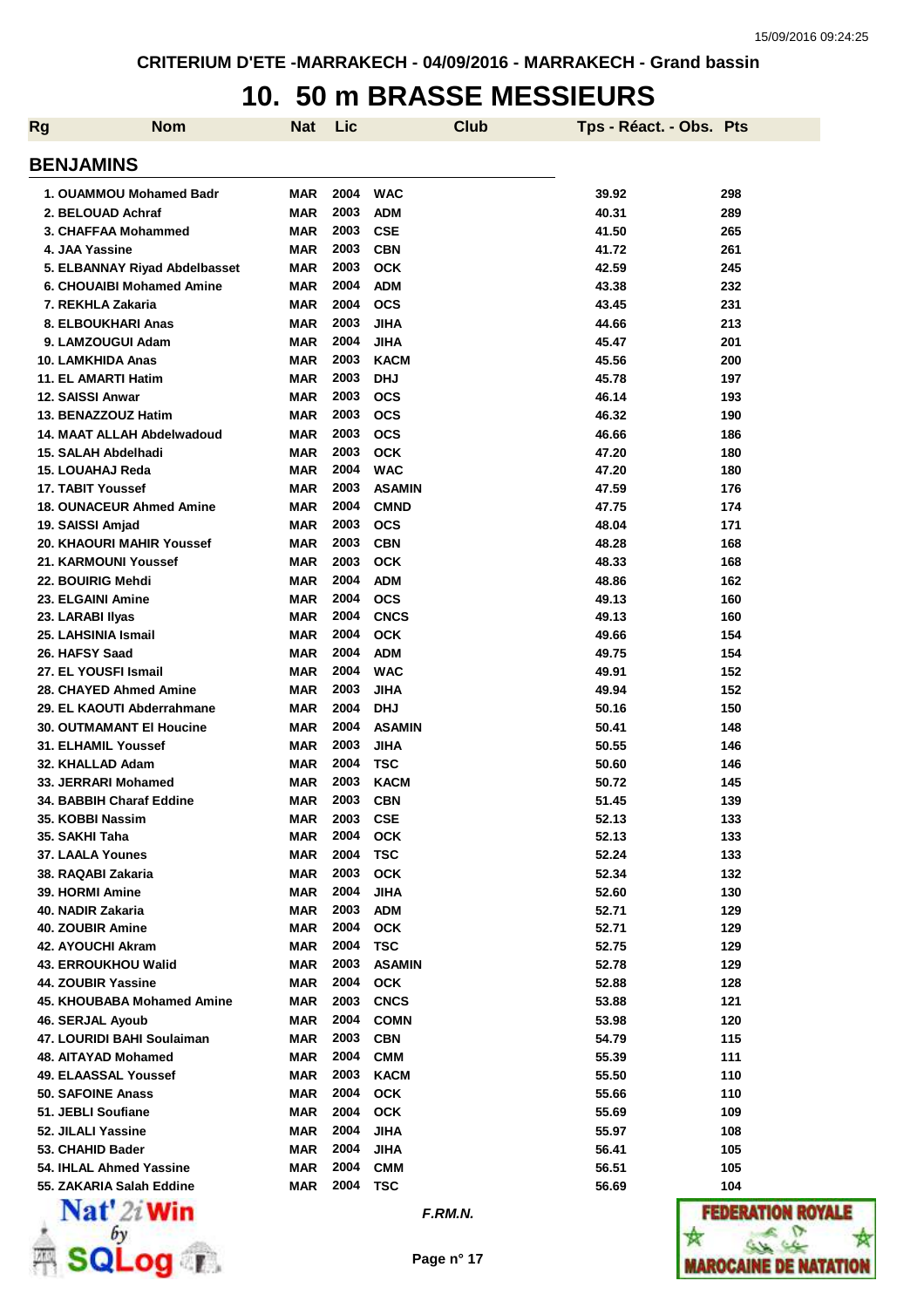#### **10. 50 m BRASSE MESSIEURS**

| <b>Rg</b> | <b>Nom</b>                                            | Nat                      | <b>Lic</b>   | <b>Club</b>               | Tps - Réact. - Obs. Pts |        |
|-----------|-------------------------------------------------------|--------------------------|--------------|---------------------------|-------------------------|--------|
|           | <b>BENJAMINS</b>                                      |                          |              |                           |                         |        |
|           | 56. AMARIR Yahya                                      | MAR                      | 2004         | <b>KACM</b>               | 57.17                   | 101    |
|           | 57. LABSIRI Abderrahmane                              | MAR                      | 2004         | <b>ASAMIN</b>             | 57.50                   | 99     |
|           | 58. BAATOCH Ziyad                                     | <b>MAR</b>               | 2004         | <b>OCS</b>                | 57.85                   | 98     |
|           | 59. ARGUIEL Badr Eddine                               | <b>MAR</b>               | 2003         | <b>OCS</b>                | 57.98                   | 97     |
|           | 60. BENJLALI Abdelghafour                             | <b>MAR</b>               | 2003         | <b>CKM</b>                | 58.22                   | 96     |
|           | 61. AL BAKRACHI Yasser                                | <b>MAR</b>               | 2004         | <b>CKM</b>                | 58.75                   | 93     |
|           | 62. EL AICHI Marouane                                 | <b>MAR</b>               | 2003         | <b>KACM</b>               | 58.81                   | 93     |
|           | 63. LAMMANI Aymane                                    | <b>MAR</b>               | 2004         | <b>KACM</b>               | 59.63                   | 89     |
|           | 64. YOUSFI Soufian                                    | <b>MAR</b>               | 2004         | <b>CKM</b>                | 1:00.00                 | 87     |
|           | 65. KAZZOUNE Amine                                    | <b>MAR</b>               | 2004         | <b>CBN</b>                | 1:00.56                 | 85     |
|           | 66. AMARI Younes                                      | <b>MAR</b>               | 2003         | <b>CKM</b>                | 1:01.36                 | 82     |
|           | 67. FELLAHI Youssef                                   | <b>MAR</b>               | 2004         | <b>CKM</b>                | 1:06.54                 | 64     |
|           | NC. AMMARA Abderrahmane                               | MAR                      | 2003         | <b>CAT</b>                | Frf n.d.                |        |
|           | <b>NC. NASSAR Achraf</b>                              | <b>MAR</b>               | 2004         | <b>CKM</b>                | Frf n.d.                |        |
|           | <b>NC. SORY Ziyad</b>                                 | <b>MAR</b>               | 2004         | <b>ADM</b>                | Frf n.d.                |        |
|           | <b>NC. ROULLAMELLAH IIyas</b>                         | <b>MAR</b>               | 2004         | CCC                       | Frf n.d.                |        |
|           | <b>NC. BOUBKERI Abdelkoddous</b>                      | <b>MAR</b>               | 2004         | <b>TSC</b>                | Frf n.d.                |        |
|           | <b>NC. FIDADI Fayçal</b>                              | <b>MAR</b>               | 2003         | <b>KACM</b>               | Frf n.d.                |        |
|           | <b>NC. BOUKIOUD Saad</b>                              | <b>MAR</b>               | 2004         | <b>CNCS</b>               | Frf n.d.                |        |
|           | <b>NC. LAMNASRA Mohamed Amine</b>                     | <b>MAR</b>               | 2003         | <b>CBN</b>                | Frf n.d.                |        |
|           | NC. CHARKI Mohamed Taha                               | <b>MAR</b>               | 2003         | <b>OCK</b>                | Frf n.d.                |        |
|           | <b>NC. HMAITTANE Achraf</b>                           | MAR                      | 2003         | <b>CMND</b>               | Frf n.d.                |        |
|           | <b>NC. OUITASSANE Adnane</b>                          | <b>MAR</b>               | 2004         | <b>CSE</b>                | Dsq NI                  | 0      |
|           | <b>NC. FATENE Monsef</b>                              | <b>MAR</b>               | 2004<br>2004 | <b>CBN</b>                | Dsq NI                  | 0      |
|           | <b>NC. FATENE Adam</b><br><b>NC. BOUCHOUA Zakaria</b> | <b>MAR</b><br><b>MAR</b> | 2004         | <b>CBN</b><br><b>COMN</b> | Dsq NI<br>Dsq NI        | 0<br>0 |
|           | <b>NC. MAJID Khalid</b>                               | <b>MAR</b>               | 2004         | <b>CMM</b>                |                         | 0      |
|           | <b>NC. LAGHRIBI Khalid</b>                            | <b>MAR</b>               | 2004         | <b>CBN</b>                | Disqual.<br>Disqual.    | 0      |
|           | <b>POUSSINS</b>                                       |                          |              |                           |                         |        |
|           | 1. SELLAFI Karim                                      | MAR                      | 2005         | <b>OCK</b>                | 46.53                   | 188    |
|           | 2. DIANI Aymane                                       | <b>MAR</b>               | 2005         | JIHA                      | 46.63                   | 187    |
|           | 3. BENGUIRA Mouad                                     | <b>MAR</b>               | 2006         | <b>KACM</b>               | 47.13                   | 181    |
|           | 4. BENHIDA Yasser                                     | <b>MAR</b>               | 2005         | <b>ASAMIN</b>             | 47.84                   | 173    |
|           | 5. BELGARNE Saad                                      | <b>MAR</b>               | 2006         | <b>CMM</b>                | 48.30                   | 168    |
|           | <b>6. BOUSLIM Ali</b>                                 | MAR                      | 2006         | <b>TSC</b>                | 48.75                   | 163    |
|           | 7. EL MOUMI Nabil                                     | <b>MAR</b>               | 2006         | <b>JIHA</b>               | 48.91                   | 162    |
|           | 8. EL BOUZKRI Mohamed                                 | MAR                      | 2005         | <b>CNCS</b>               | 49.03                   | 160    |
|           | 9. TABIT Hamza                                        | MAR                      | 2006         | <b>ASAMIN</b>             | 50.61                   | 146    |
|           | 9. OUARMASSI Brahim                                   | MAR                      | 2005         | JIHA                      | 50.61                   | 146    |
|           | 11. CHAHINE Ramy Jean                                 | MAR                      | 2006         | <b>ASAMIN</b>             | 50.72                   | 145    |
|           | 12. DAKI Rayane                                       | <b>MAR</b>               | 2005         | <b>OCK</b>                | 50.84                   | 144    |
|           | <b>13. OURTANE Haitam Safouane</b>                    | <b>MAR</b>               | 2005         | CMND                      | 51.17                   | 141    |
|           | 14. AMRI Soufiane                                     | <b>MAR</b>               | 2005         | <b>ASAMIN</b>             | 51.38                   | 139    |
|           | <b>15. CHAYED Youssef</b>                             | <b>MAR</b>               | 2005         | JIHA                      | 53.56                   | 123    |
|           | <b>16. CHOUAIBI Saif Eddine</b>                       | <b>MAR</b>               | 2006         | <b>ADM</b>                | 53.63                   | 123    |
|           | 17. MOUHACHIM EI Mehdi                                | <b>MAR</b>               | 2006         | JIHA                      | 53.86                   | 121    |
|           | 17. NOURDINE Mohamed Adam                             | MAR                      | 2005         | <b>OCK</b>                | 53.86                   | 121    |
|           | 19. BENAZZOUZ Ahmed                                   | MAR                      | 2006         | <b>OCS</b>                | 54.28                   | 118    |
|           | 20. AIT BEN HAMOU Sif Eddine                          | <b>MAR</b>               | 2005         | <b>CMM</b>                | 54.34                   | 118    |
|           | 21. EZZAOUI Mohamed Adil                              | <b>MAR</b>               | 2005         | <b>CKM</b>                | 54.81                   | 115    |
|           | 22. AKMAKH Mehdi                                      | <b>MAR</b>               | 2006         | <b>CBN</b>                | 55.39                   | 111    |
|           | 23. YAHI Youssef                                      | MAR                      | 2006         | <b>ADM</b>                | 55.75                   | 109    |
|           | 24. HINDI Abdessamad                                  | <b>MAR</b>               | 2005         | <b>ASAMIN</b>             | 56.55                   | 104    |
|           | 25. BOUJNANE Achraf                                   | <b>MAR</b>               | 2006         | <b>CSE</b>                | 56.86                   | 103    |



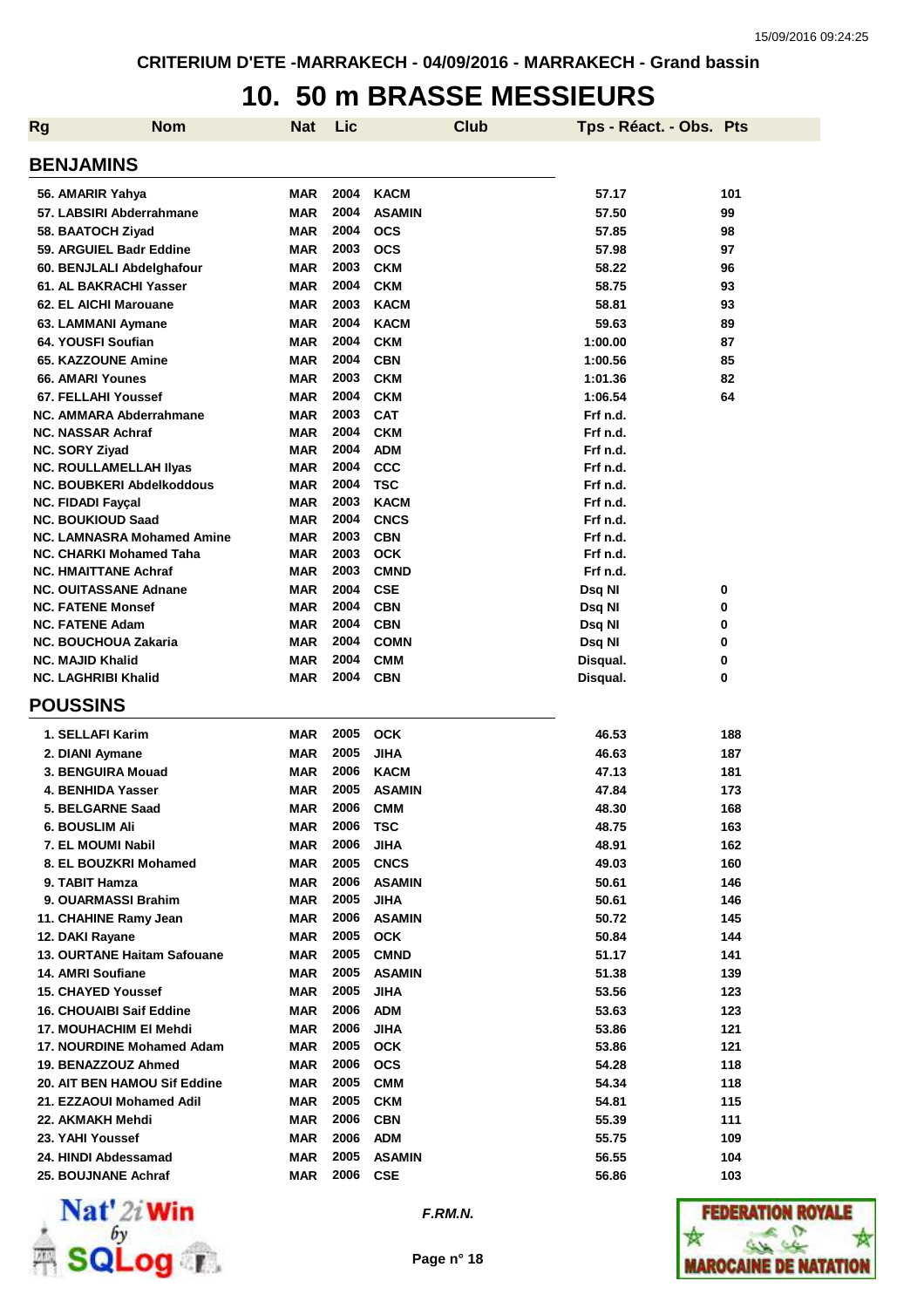### **10. 50 m BRASSE MESSIEURS**

| Rg | <b>Nom</b>                        | <b>Nat</b> | Lic  |             | Club | Tps - Réact. - Obs. Pts |     |
|----|-----------------------------------|------------|------|-------------|------|-------------------------|-----|
|    | <b>POUSSINS</b>                   |            |      |             |      |                         |     |
|    | 26. MEDIANE Mohammed              | <b>MAR</b> | 2005 | <b>ADM</b>  |      | 56.89                   | 103 |
|    | 27. ABDOUH Jad                    | <b>MAR</b> | 2005 | <b>JIHA</b> |      | 57.78                   | 98  |
|    | 28. CHAFFAA Abdelhakim            | <b>MAR</b> | 2006 | <b>CSE</b>  |      | 57.98                   | 97  |
|    | 29. BOUCHANE Mohamed Taha         | <b>MAR</b> | 2006 | <b>ADM</b>  |      | 58.84                   | 93  |
|    | 30. EL FATINE Abdelhamid          | <b>MAR</b> | 2005 | <b>CMM</b>  |      | 58.94                   | 92  |
|    | 31. BENRBIB Houssam               | <b>MAR</b> | 2006 | <b>OCS</b>  |      | 59.39                   | 90  |
|    | 31. OUITASSANE Nizar              | <b>MAR</b> | 2006 | <b>CSE</b>  |      | 59.39                   | 90  |
|    | 33. SOUHJOUD Abderrazzak          | <b>MAR</b> | 2005 | <b>CKM</b>  |      | 59.53                   | 89  |
|    | <b>34. QUITAR Mohamed</b>         | <b>MAR</b> | 2005 | <b>ADM</b>  |      | 59.94                   | 88  |
|    | 35. KHALIL Adam                   | <b>MAR</b> | 2005 | <b>JIHA</b> |      | 59.98                   | 87  |
|    | 36. BIDY Abdelmounaim             | <b>MAR</b> | 2005 | <b>CMM</b>  |      | 1:00.00                 | 87  |
|    | 37. SOUHAIB Yassir                | <b>MAR</b> | 2006 | <b>CMND</b> |      | 1:01.00                 | 83  |
|    | 38. IOUI Zakaria                  | <b>MAR</b> | 2006 | <b>COMN</b> |      | 1:01.03                 | 83  |
|    | 39. EL ALAMI Ismail               | <b>MAR</b> | 2005 | <b>ADM</b>  |      | 1:01.28                 | 82  |
|    | 40. ZAGRI Yahya                   | <b>MAR</b> | 2006 | <b>ADM</b>  |      | 1:02.02                 | 79  |
|    | 41. SOUBAI Abderrahman            | <b>MAR</b> | 2006 | <b>KACM</b> |      | 1:05.16                 | 68  |
|    | 42. BELABBES Ahmed Amine          | <b>MAR</b> | 2006 | <b>DHJ</b>  |      | 1:06.03                 | 65  |
|    | <b>43. LAKOUATI Mohamed Amine</b> | <b>MAR</b> | 2005 | <b>CMM</b>  |      | 1:06.13                 | 65  |
|    | 44. SERBOUT Oussama               | <b>MAR</b> | 2005 | <b>CBN</b>  |      | 1:14.09                 | 46  |
|    | <b>NC. MOKRINI Mohamed Amine</b>  | <b>MAR</b> | 2006 | <b>TSC</b>  |      | Frf n.d.                |     |
|    | <b>NC. BENATMANE Amr</b>          | <b>MAR</b> | 2005 | <b>TSC</b>  |      | Frf n.d.                |     |
|    | <b>NC. MAJDAR Mohamed</b>         | <b>MAR</b> | 2005 | <b>KACM</b> |      | Frf n.d.                |     |
|    | <b>NC. ERRAKIBI Adnane</b>        | <b>MAR</b> | 2005 | <b>KACM</b> |      | Frf n.d.                |     |
|    | <b>NC. ZARQUAN Iliass</b>         | <b>MAR</b> | 2005 | <b>JIHA</b> |      | Frf n.d.                |     |
|    | <b>NC. NACHAT Yahya</b>           | <b>MAR</b> | 2006 | <b>WAC</b>  |      | Frf n.d.                |     |
|    | <b>NC. ALACHBILI Zakaria</b>      | <b>MAR</b> | 2006 | <b>WAC</b>  |      | Frf n.d.                |     |
|    | NC. ELKHATIBI Yahya               | <b>MAR</b> | 2006 | <b>DHJ</b>  |      | Dsg NI                  | 0   |
|    | <b>NC. CHAKIR Ismail</b>          | <b>MAR</b> | 2006 | <b>KACM</b> |      | Dsq NI                  | 0   |
|    | <b>NC. KHOULAKI Mohamed</b>       | <b>MAR</b> | 2006 | <b>CKM</b>  |      | Dsq NI                  | 0   |
|    | <b>NC. EL MESKINI Nizar</b>       | <b>MAR</b> | 2005 | <b>CMM</b>  |      | Disqual.                | 0   |



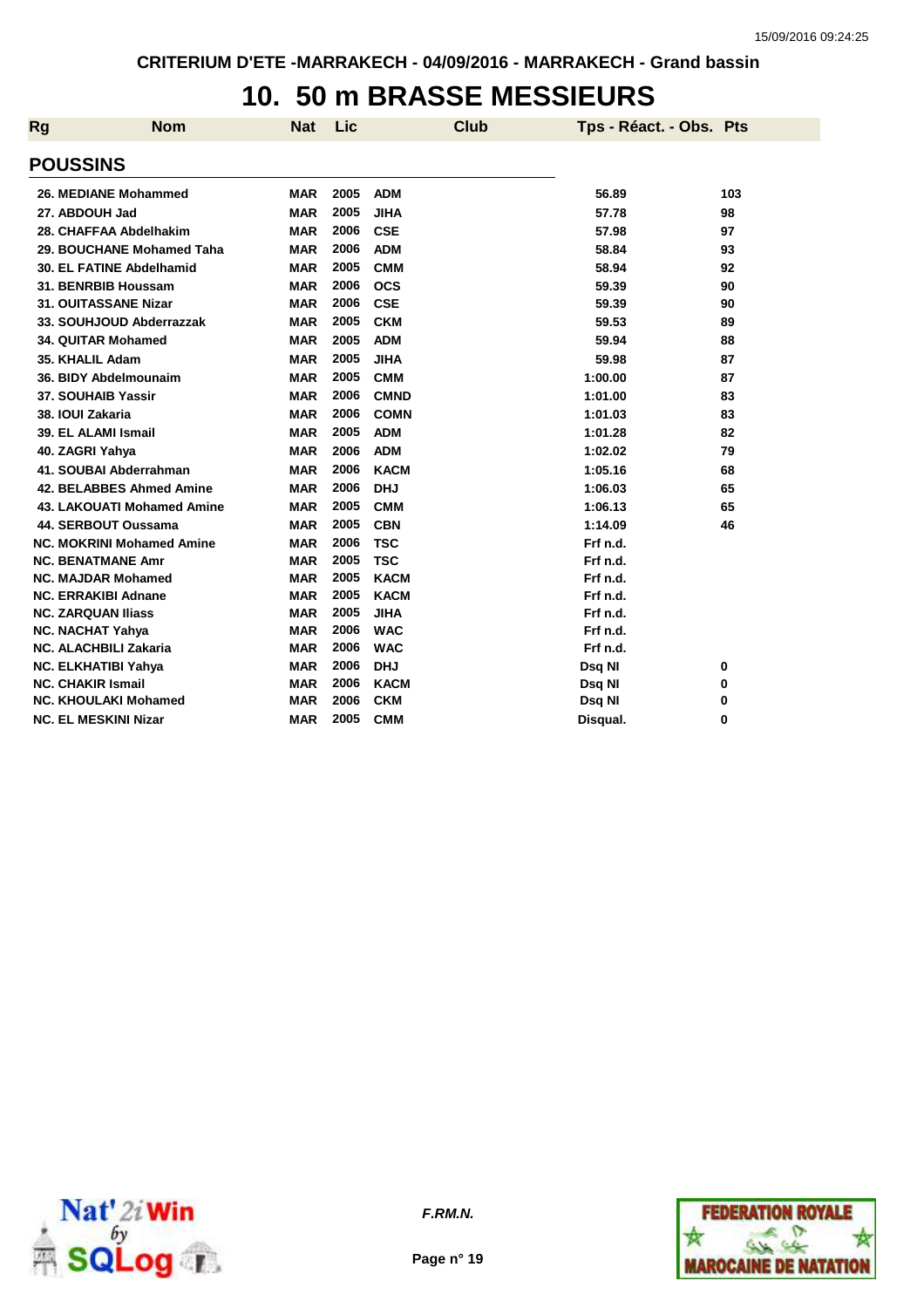## **11. 50 m BRASSE DAMES**

| <b>Rg</b> | <b>Nom</b>                   | <b>Nat</b> | Lic  | <b>Club</b>   | Tps - Réact. - Obs. Pts |     |
|-----------|------------------------------|------------|------|---------------|-------------------------|-----|
|           | <b>BENJAMINS</b>             |            |      |               |                         |     |
|           | 1. MACHKOUR Chahd            | <b>MAR</b> | 2004 | <b>WAC</b>    | 41.19                   | 380 |
|           | 2. BOUJNANE Rim              | <b>MAR</b> | 2003 | <b>CSE</b>    | 41.72                   | 366 |
|           | 3. BAYAR Nidal               | <b>MAR</b> | 2003 | <b>OCS</b>    | 43.69                   | 318 |
|           | 4. ANOUAR EL ALAMI Manal     | <b>MAR</b> | 2003 | <b>ADM</b>    | 45.64                   | 279 |
|           | 5. RAKIK Malak               | <b>MAR</b> | 2004 | <b>JIHA</b>   | 46.20                   | 269 |
|           | 6. MAHASSINE Samia           | <b>MAR</b> | 2003 | <b>ADM</b>    | 46.35                   | 266 |
|           | <b>7. BOUOUFOUSSE Aalia</b>  |            | 2004 |               |                         |     |
|           |                              | <b>MAR</b> |      | <b>JIHA</b>   | 46.94                   | 256 |
|           | 8. ARSALANE Ranya            | <b>MAR</b> | 2004 | <b>CNCS</b>   | 47.13                   | 253 |
|           | 9. SOBAII Hiba               | <b>MAR</b> | 2004 | <b>CSE</b>    | 47.23                   | 252 |
|           | 10. LHASSAR Wiam             | <b>MAR</b> | 2004 | <b>OCS</b>    | 47.31                   | 251 |
|           | 11. ZEKRITI Sara             | <b>MAR</b> | 2004 | <b>JIHA</b>   | 47.47                   | 248 |
|           | <b>12. MALLOULI Hala</b>     | <b>MAR</b> | 2003 | <b>OCK</b>    | 47.48                   | 248 |
|           | 13. TOURBI Oumniyya          | <b>MAR</b> | 2003 | <b>CMND</b>   | 47.50                   | 248 |
|           | 14. DARA Aya                 | <b>MAR</b> | 2004 | <b>CNCS</b>   | 47.83                   | 242 |
|           | 15. ZOHRY Amira              | <b>MAR</b> | 2004 | <b>WAC</b>    | 47.95                   | 241 |
|           | 16. ES SAMAKI Douaa          | <b>MAR</b> | 2004 | <b>OCK</b>    | 48.55                   | 232 |
|           | 17. ED DRIEF Sarah           | <b>MAR</b> | 2004 | <b>KACM</b>   | 48.72                   | 229 |
|           | 18. YAHIA Mayare             | <b>MAR</b> | 2003 | <b>DHJ</b>    | 48.84                   | 228 |
|           | 19. LABYAD Rania             | <b>MAR</b> | 2003 | <b>CSE</b>    | 48.97                   | 226 |
|           | 20. RGUIB Nora               | <b>MAR</b> | 2003 | CCC           | 49.83                   | 214 |
|           | 20. EL MACHFOU Salma         | <b>MAR</b> | 2003 | <b>JIHA</b>   | 49.83                   | 214 |
|           |                              |            |      |               |                         |     |
|           | 22. JALAL Douaa              | <b>MAR</b> | 2004 | <b>OCS</b>    | 50.07                   | 211 |
|           | 22. KHATIB Rime              | <b>MAR</b> | 2004 | <b>TSC</b>    | 50.07                   | 211 |
|           | 24. YAHI Nada                | <b>MAR</b> | 2004 | <b>ADM</b>    | 50.19                   | 210 |
|           | 25. SAMMANI Rim              | <b>MAR</b> | 2004 | <b>CSE</b>    | 50.25                   | 209 |
|           | <b>26. EL AZHAR Ines</b>     | <b>MAR</b> | 2004 | <b>TSC</b>    | 50.42                   | 207 |
|           | 27. EZZAITOUNI Ichrak        | <b>MAR</b> | 2004 | <b>ADM</b>    | 51.00                   | 200 |
|           | 28. HAJJI Widad              | <b>MAR</b> | 2004 | <b>ADM</b>    | 52.17                   | 187 |
|           | 29. BANADI Yasmine           | <b>MAR</b> | 2003 | <b>OCK</b>    | 52.22                   | 186 |
|           | 30. MAKY Sara                | <b>MAR</b> | 2004 | <b>TSC</b>    | 52.33                   | 185 |
|           | 31. CHRAIBI Oumaima          | <b>MAR</b> | 2003 | <b>OCK</b>    | 52.41                   | 184 |
|           | 32. BARKHOUNE Aya            | <b>MAR</b> | 2003 | <b>OCK</b>    | 52.72                   | 181 |
|           | 33. EL BOUZKRI Aya           | <b>MAR</b> | 2003 | <b>CNCS</b>   | 52.97                   | 178 |
|           | 34. GUEDJY Fatima Ezzahra    | <b>MAR</b> | 2003 | JIHA          | 53.50                   | 173 |
|           | 35. ZOUHAIRI Aida            | <b>MAR</b> | 2004 | <b>DHJ</b>    | 53.82                   | 170 |
|           | 36. SIHAMI Imane             | <b>MAR</b> | 2004 | <b>OCK</b>    | 54.09                   | 167 |
|           | 37. MIKOU Aya                | <b>MAR</b> | 2003 | <b>ADM</b>    | 54.47                   | 164 |
|           |                              | <b>MAR</b> | 2004 | <b>ADM</b>    | 54.95                   | 160 |
|           | 38. ECHAFAKI Widad           |            | 2003 |               |                         |     |
|           | 39. DOUIOUI Nada             | <b>MAR</b> |      | <b>CBN</b>    | 55.79                   | 153 |
|           | <b>40. BOUMMANE Ines</b>     | <b>MAR</b> | 2004 | <b>JIHA</b>   | 56.22                   | 149 |
|           | 41. ZOUBIR Sarah             | <b>MAR</b> | 2004 | <b>OCK</b>    | 56.28                   | 149 |
|           | 42. IOUI Ghita               | <b>MAR</b> | 2004 | <b>COMN</b>   | 56.61                   | 146 |
|           | 43. HARRAS Chaimaa           | <b>MAR</b> | 2004 | <b>OCK</b>    | 56.78                   | 145 |
|           | 44. ENNAJI Samia             | <b>MAR</b> | 2003 | <b>CBN</b>    | 56.97                   | 143 |
|           | 45. HABERRAIH Fatima Ezzahra | <b>MAR</b> | 2004 | <b>CBN</b>    | 57.47                   | 140 |
|           | 46. BERRADA Habiba           | MAR        | 2003 | <b>ASAMIN</b> | 57.87                   | 137 |
|           | 47. BOUGRINE Nouama          | MAR        | 2004 | <b>CMM</b>    | 59.13                   | 128 |
|           | 48. MAHROUJ Hiba             | MAR        | 2004 | <b>CKM</b>    | 59.14                   | 128 |
|           | 49. CHAFIQ Wiaam             | MAR        | 2004 | <b>OCS</b>    | 59.81                   | 124 |
|           | 50. HAFFEYANE Salma          | MAR        | 2003 | <b>KACM</b>   | 1:01.91                 | 112 |
|           | 50. ARSALANE Rim             | <b>MAR</b> | 2004 | <b>CNCS</b>   | 1:01.91                 | 112 |
|           | 52. LAHLYAL Meryem           | MAR        | 2004 | <b>DHJ</b>    | 1:16.00                 | 60  |
|           | <b>NC. JEBRIL Camelia</b>    | MAR        | 2004 | <b>OCS</b>    | Frf n.d.                |     |
|           | <b>NC. SIYATE Wissal</b>     | <b>MAR</b> | 2004 | <b>KACM</b>   | Frf n.d.                |     |
|           | <b>NC. EDDOUNE Salma</b>     | MAR        | 2004 | <b>JIHA</b>   | Frf n.d.                |     |
|           |                              |            |      |               |                         |     |



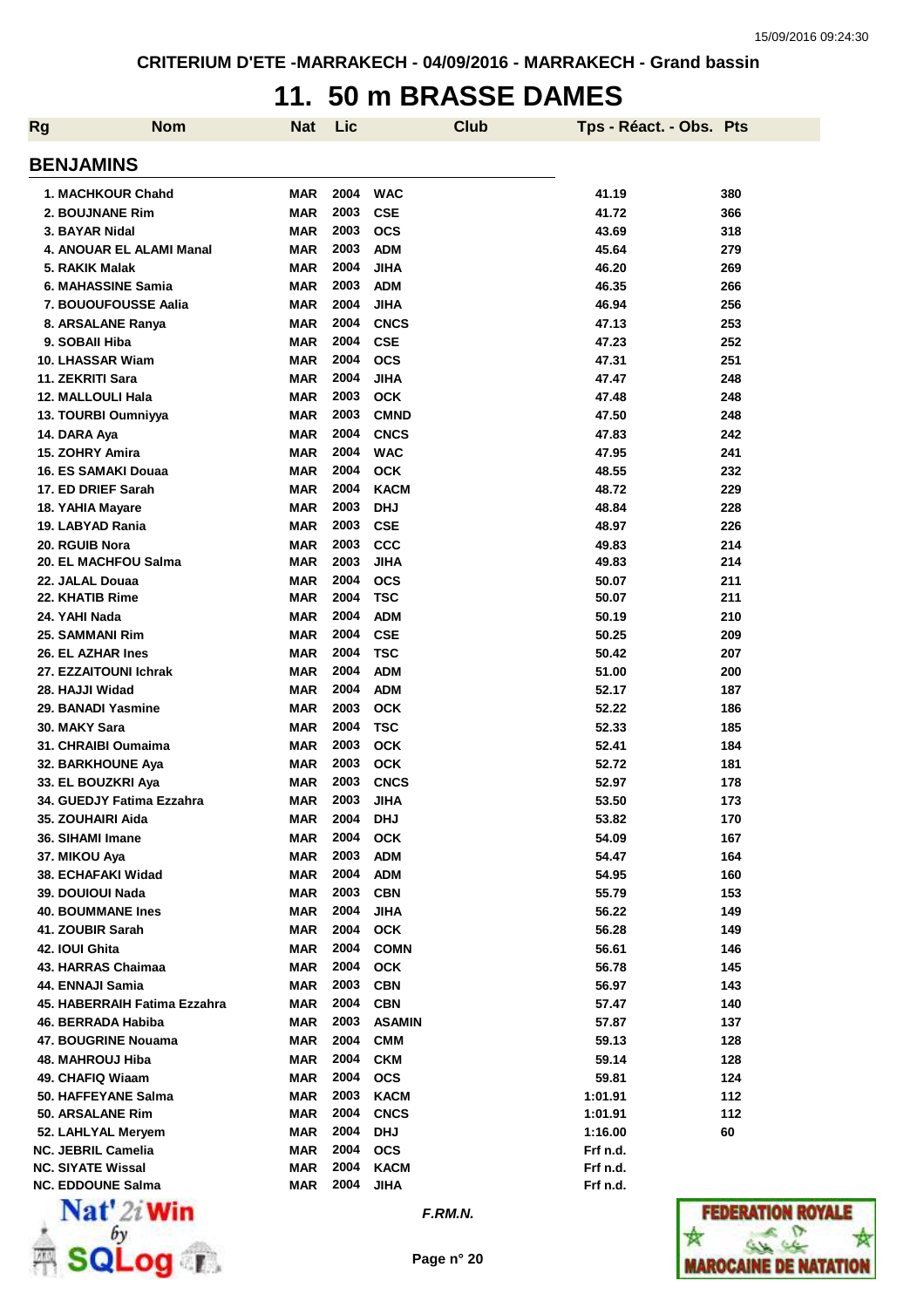## **11. 50 m BRASSE DAMES**

| Rg | <b>Nom</b>                  | <b>Nat</b> | Lic  | Club                  | Tps - Réact. - Obs. Pts |     |
|----|-----------------------------|------------|------|-----------------------|-------------------------|-----|
|    | <b>BENJAMINS</b>            |            |      |                       |                         |     |
|    | <b>NC. AOUFOUCHI Hiba</b>   | <b>MAR</b> | 2004 | <b>OCK</b>            | Frf n.d.                |     |
|    | <b>NC. JARDINI Hala</b>     | <b>MAR</b> | 2003 | <b>CKM</b>            | Dsq NI                  | 0   |
|    | <b>NC. MORCHID Widad</b>    | <b>MAR</b> | 2004 | <b>OCK</b>            | Dsq NI                  | 0   |
|    | <b>POUSSINS</b>             |            |      |                       |                         |     |
|    | 1. LAHLAISSI Israa          | <b>MAR</b> | 2006 | TSC                   | 48.25                   | 236 |
|    | 2. BALLOUK Amina            | <b>MAR</b> | 2005 | <b>CNCS</b>           | 49.31                   | 221 |
|    | 3. YAHIA Maissam            | <b>MAR</b> | 2005 | <b>DHJ</b>            | 50.63                   | 204 |
|    | <b>4. UHAMMOUCH Oumaima</b> | <b>MAR</b> | 2005 | <b>ADM</b>            | 50.77                   | 203 |
|    | 5. ALADLOUNI Ghita          | <b>MAR</b> | 2006 | <b>JIHA</b>           | 51.08                   | 199 |
|    | 6. SALMAN Kenza             | <b>MAR</b> | 2005 | <b>R.C.A.NATATION</b> | 51.19                   | 198 |
|    | 7. HASSOUNE Rim             | <b>MAR</b> | 2006 | <b>CNCS</b>           | 51.20                   | 198 |
|    | 8. ALA KHIR Asmae           | <b>MAR</b> | 2005 | <b>CNCS</b>           | 52.22                   | 186 |
|    | 9. MESLOUH Malak            | <b>MAR</b> | 2006 | <b>ADM</b>            | 53.63                   | 172 |
|    | <b>10. EL OUADIH Lina</b>   | <b>MAR</b> | 2006 | <b>JIHA</b>           | 54.03                   | 168 |
|    | 11. KANAZY Hiba             | <b>MAR</b> | 2005 | <b>CNCS</b>           | 54.13                   | 167 |
|    | 12. SAOUI Wiam              | <b>MAR</b> | 2006 | <b>ASAMIN</b>         | 54.32                   | 165 |
|    | 13. BKHIBKHI Islam          | <b>MAR</b> | 2005 | <b>CMND</b>           | 55.09                   | 158 |
|    | 14. LABYAD Yassmine         | <b>MAR</b> | 2005 | <b>CSE</b>            | 56.22                   | 149 |
|    | <b>15. LAHOUIRI Bachair</b> | <b>MAR</b> | 2005 | <b>OCK</b>            | 56.37                   | 148 |
|    | 16. BKHIBKHI Aya            | <b>MAR</b> | 2005 | <b>CMND</b>           | 57.03                   | 143 |
|    | 17. DAHLANE Oumaima         | <b>MAR</b> | 2005 | <b>JIHA</b>           | 58.47                   | 132 |
|    | 18. ELOUAZZANI Aya          | <b>MAR</b> | 2006 | <b>OCS</b>            | 59.44                   | 126 |
|    | 19. LAGSIMI Aya             | <b>MAR</b> | 2005 | <b>COMN</b>           | 59.50                   | 126 |
|    | 20. BOULAHIA Salma          | <b>MAR</b> | 2005 | <b>CNCS</b>           | 59.58                   | 125 |
|    | 21. LEZREK Douaa            | <b>MAR</b> | 2006 | <b>JIHA</b>           | 1:01.84                 | 112 |
|    | 21. CHBALY Sara             | <b>MAR</b> | 2006 | <b>JIHA</b>           | 1:01.84                 | 112 |
|    | 23. SOBAII Salma            | <b>MAR</b> | 2005 | <b>CSE</b>            | 1:02.70                 | 107 |
|    | 24. TORCHI Hiba             | <b>MAR</b> | 2006 | <b>CMM</b>            | 1:04.56                 | 98  |
|    | 25. ELMAHBOUBI Khadija      | <b>MAR</b> | 2005 | <b>ADM</b>            | 1:06.06                 | 92  |
|    | 26. FANSOUNI Rokia          | <b>MAR</b> | 2006 | <b>CMM</b>            | 1:08.97                 | 81  |
|    | 27. ENNAJI Ikram            | <b>MAR</b> | 2005 | <b>CBN</b>            | 1:09.06                 | 80  |
|    | 28. SABER Hajar             | <b>MAR</b> | 2005 | <b>CBN</b>            | 1:10.66                 | 75  |
|    | <b>NC. HARRATH Ranya</b>    | <b>MAR</b> | 2006 | <b>OUM RABII</b>      | Frf n.d.                |     |
|    | NC. AFTIR Aya               | <b>MAR</b> | 2005 | <b>CMM</b>            | Frf n.d.                |     |
|    | <b>NC. LABHALLA Samia</b>   | <b>MAR</b> | 2006 | <b>DHJ</b>            | Disqual.                | 0   |
|    | <b>NC. BCHIRI Aya</b>       | <b>MAR</b> | 2006 | <b>ADM</b>            | Disqual.                | 0   |
|    | <b>NC. LAKRADI Iness</b>    | <b>MAR</b> | 2005 | <b>TSC</b>            | Disqual.                | 0   |
|    | <b>NC. HAISSENE Hajar</b>   | <b>MAR</b> | 2006 | <b>CKM</b>            | Disqual.                | 0   |



**F.RM.N.**

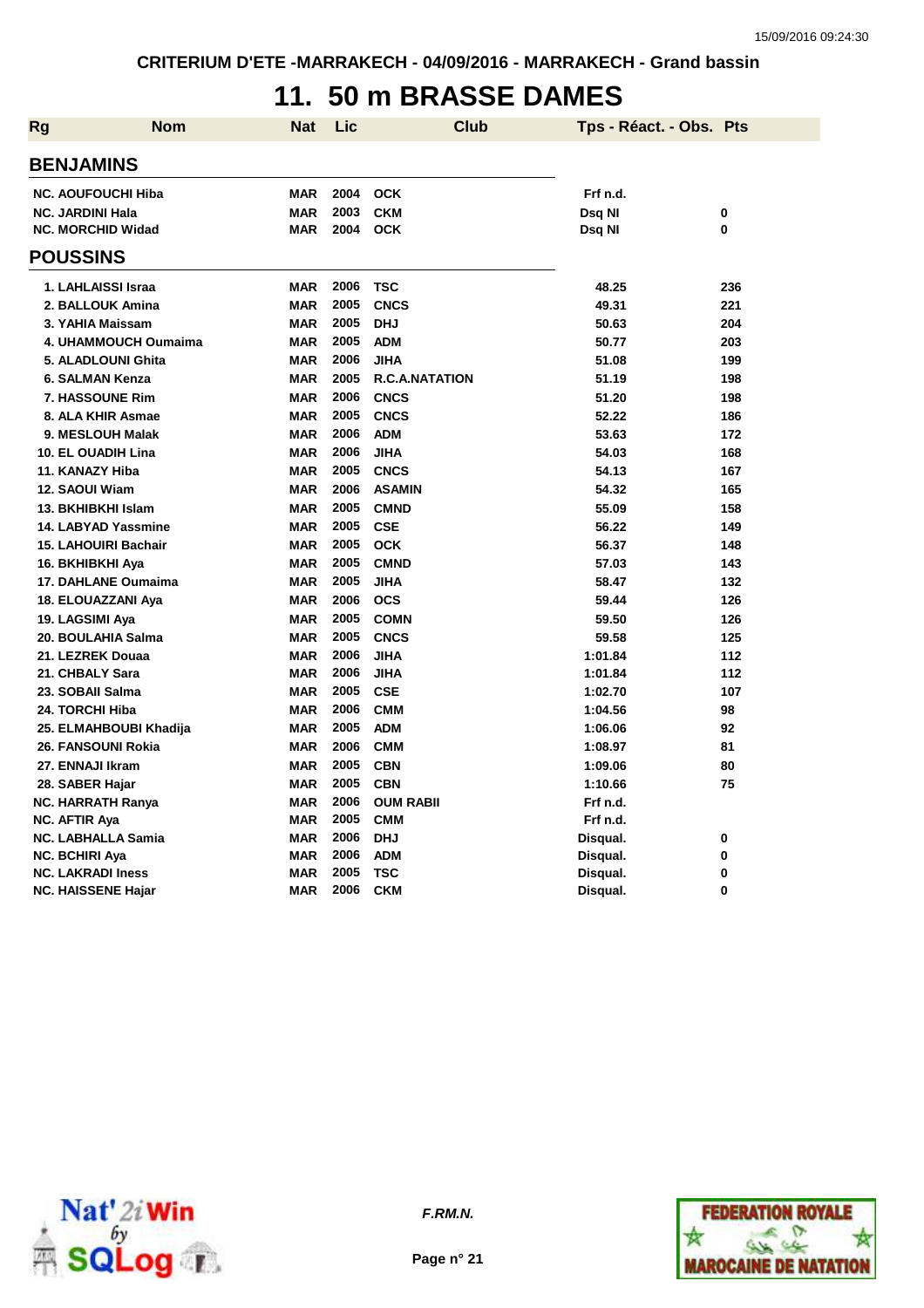## **12. 4 x 50 m NAGE LIBRE MIXTE**

| 0<br>0<br>0      |
|------------------|
| 0<br>0<br>0<br>0 |
| 0<br>0<br>0<br>0 |
| 0<br>0<br>0<br>0 |
| 0<br>0<br>0<br>0 |
| 0<br>0<br>0      |
| 0<br>0<br>0<br>0 |
| 0<br>0<br>0<br>0 |
| 0<br>0<br>0<br>0 |
| 0<br>0<br>0      |
| 0<br>0<br>0<br>0 |
| 0<br>0<br>0      |
| 0<br>0<br>0<br>0 |
| 0<br>0<br>0<br>0 |
| 0<br>0<br>0<br>0 |
|                  |



**F.RM.N.**